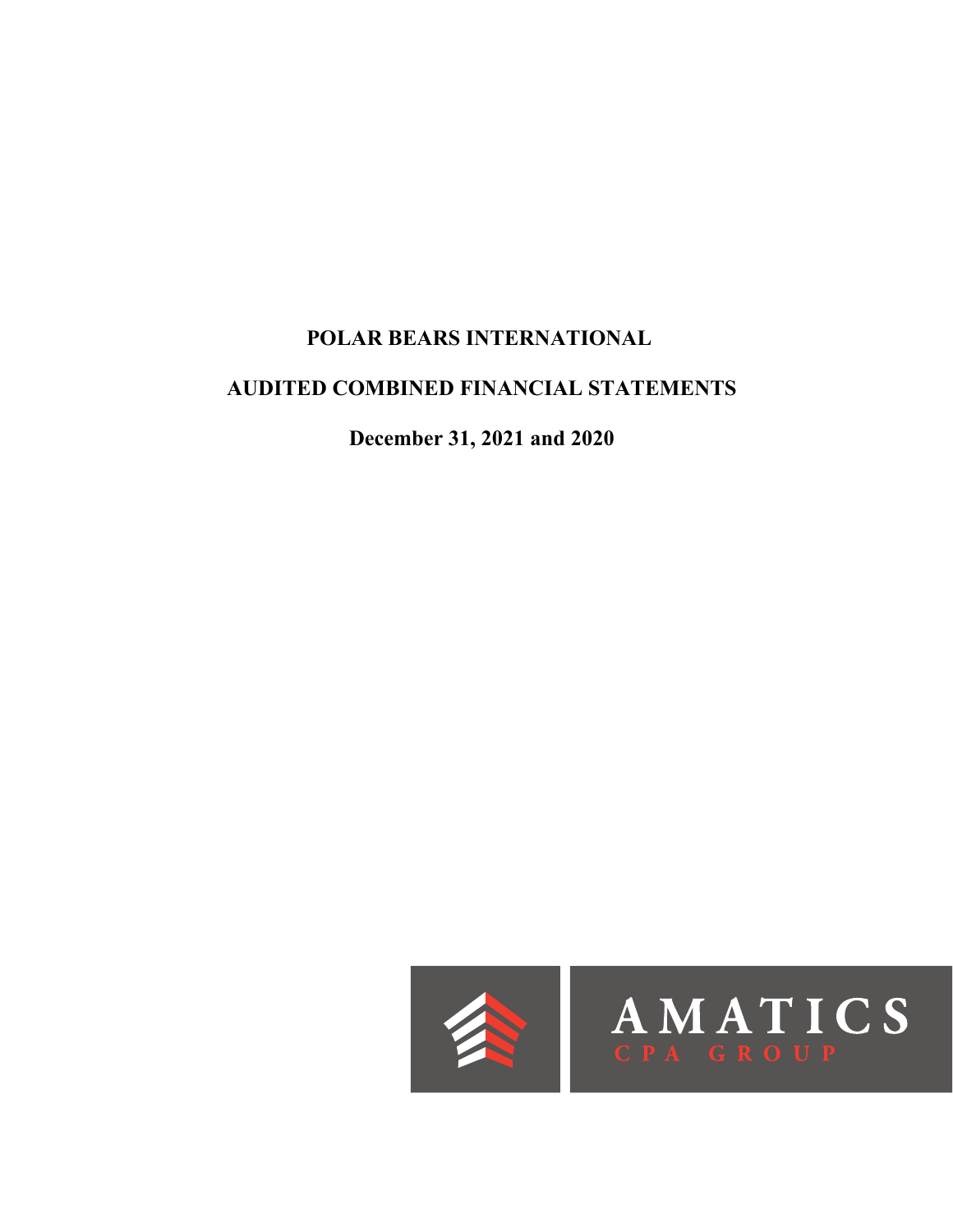## **POLAR BEARS INTERNATIONAL CONTENTS**

| AUDITED COMBINED FINANCIAL STATEMENTS      | Page          |
|--------------------------------------------|---------------|
| Independent auditors' report               | $3 - 4$       |
| Combined statements of financial position  | $\mathcal{F}$ |
| Combined statements of activities          | $6 - 7$       |
| Combined statements of functional expenses | $8 - 9$       |
| Combined statements of cash flows          | 10            |
| Notes to combined financial statements     | $-24$         |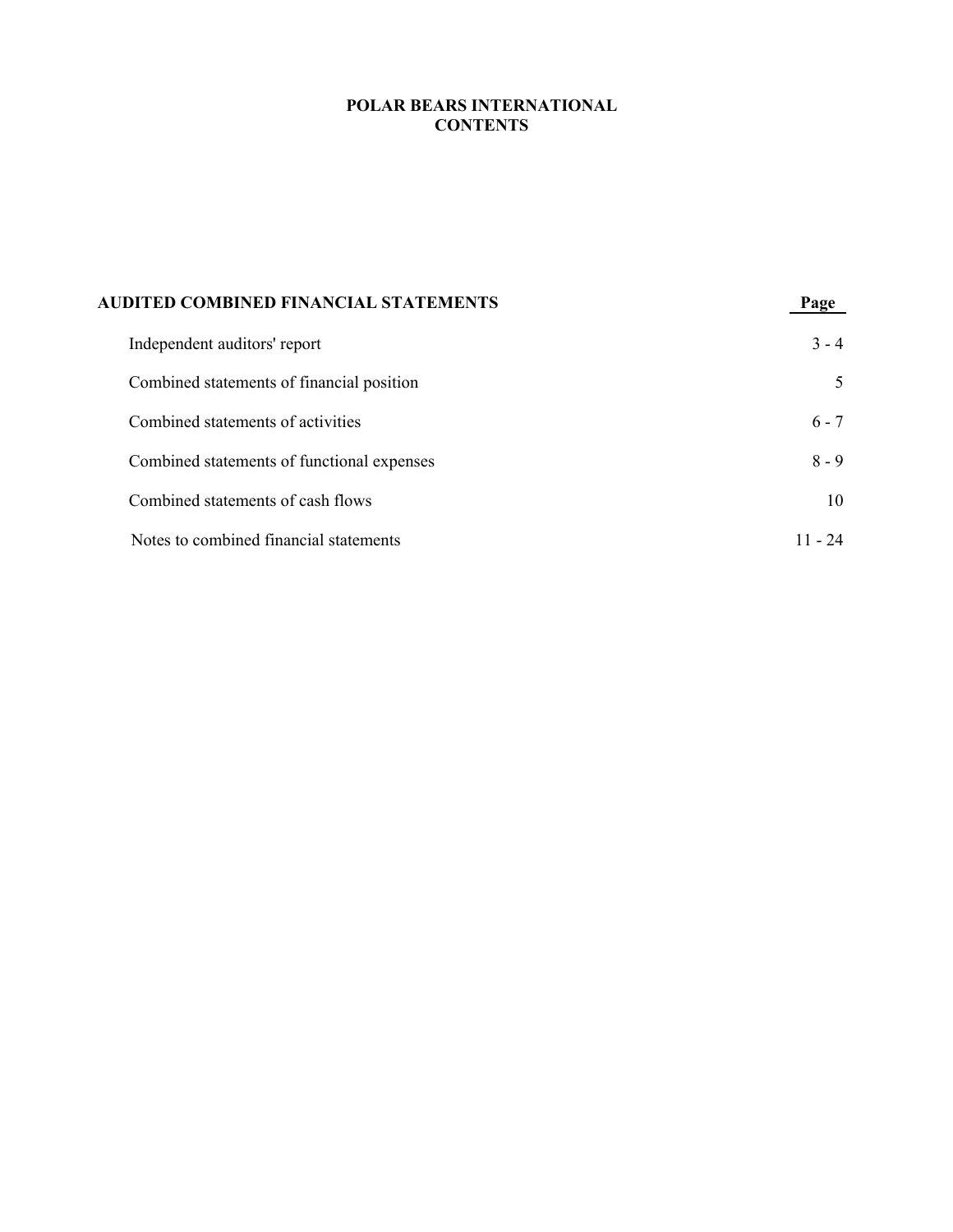

45 Discovery Dr. Bozeman, MT 59718 P 406.404.1925 F 406.404.1926

## **INDEPENDENT AUDITORS' REPORT**

Board of Directors Polar Bears International Bozeman, MT

## **Opinion**

We have audited the accompanying combined financial statements of Polar Bears International (a nonprofit organization) and Polar Bears International (Canada) Inc. (a without share capital corporation incorporated under the federal laws of Canada), collectively, Polar Bears International, which comprise the combined statements of financial position as of December 31, 2021 and 2020, and the related combined statements of activities, functional expenses, and cash flows for the years then ended, and the related notes to the financial statements.

In our opinion, the combined financial statements referred to above present fairly, in all material respects, the financial position of Polar Bears International, as of December 31, 2021 and 2020, and the changes in its net assets and its cash flows for the years then ended in accordance with accounting principles generally accepted in the United States of America.

## **Basis for Opinion**

We conducted our audits in accordance with auditing standards generally accepted in the United States of America. Our responsibilities under those standards are further described in the Auditors' Responsibilities for the Audit of the Financial Statements section of our report. We are required to be independent of Polar Bears International and to meet our other ethical responsibilities in accordance with the relevant ethical requirements relating to our audit. We believe that the audit evidence we have obtained is sufficient and appropriate to provide a basis for our audit opinion.

## **Responsibilities of Management for the Financial Statements**

Management is responsible for the preparation and fair presentation of the combined financial statements in accordance with accounting principles generally accepted in the United States of America, and for the design, implementation, and maintenance of internal control relevant to the preparation and fair presentation of combined financial statements that are free from material misstatement, whether due to fraud or error.

In preparing the combined financial statements, management is required to evaluate whether there are conditions or events, considered in the aggregate, that raise substantial doubt about Polar Bears International's ability to continue as a going concern within one year after the date that the financial statements are available to be issued.

## **Auditors' Responsibilities for the Audit of the Financial Statements**

Our objectives are to obtain reasonable assurance about whether the combined financial statements as a whole are free from material misstatement, whether due to fraud or error, and to issue an auditor's report that includes our opinion. Reasonable assurance is a high level of assurance but is not absolute assurance and therefore is not a guarantee that an audit conducted in accordance with generally accepted auditing standards will always detect a material misstatement when it exists. The risk of not detecting a material misstatement resulting from fraud is higher than for one resulting from error, as fraud may involve collusion, forgery, intentional omissions, misrepresentations, or the override of internal control. Misstatements, including omissions, are considered material if there is a substantial likelihood that, individually or in the aggregate, they would influence the judgment made by a reasonable user based on the financial statements.

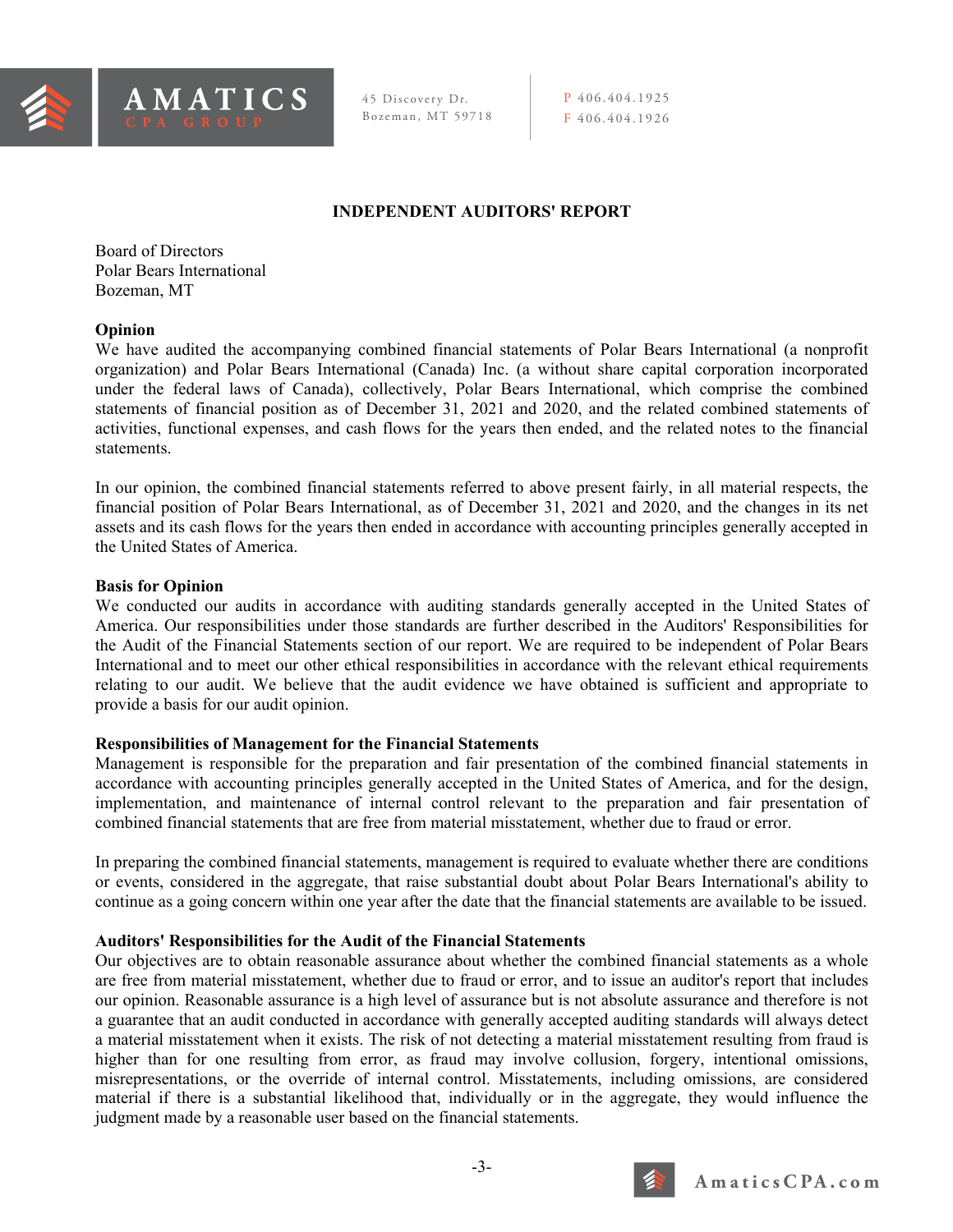## **Auditors' Responsibilities for the Audit of the Financial Statements (continued)**

In performing an audit in accordance with generally accepted auditing standards, we:

- Exercise professional judgment and maintain professional skepticism throughout the audit.
- Identify and assess the risks of material misstatement of the combined financial statements, whether due to fraud or error, and design and perform audit procedures responsive to those risks. Such procedures include examining, on a test basis, evidence regarding the amounts and disclosures in the combined financial statements.
- Obtain an understanding of internal control relevant to the audit in order to design audit procedures that are appropriate in the circumstances, but not for the purpose of expressing an opinion on the effectiveness of Polar Bears International's internal control. Accordingly, no such opinion is expressed.
- Evaluate the appropriateness of accounting policies used and the reasonableness of significant accounting estimates made by management, as well as evaluate the overall presentation of the combined financial statements.
- Conclude whether, in our judgment, there are conditions or events, considered in the aggregate, that raise substantial doubt about Polar Bears International's ability to continue as a going concern for a reasonable period of time.

We are required to communicate with those charged with governance regarding, among other matters, the planned scope and timing of the audit, significant audit findings, and certain internal control related matters that we identified during the audit.

Ametric CPA Gray

*Amatics CPA Group* Bozeman, Montana April 13, 2022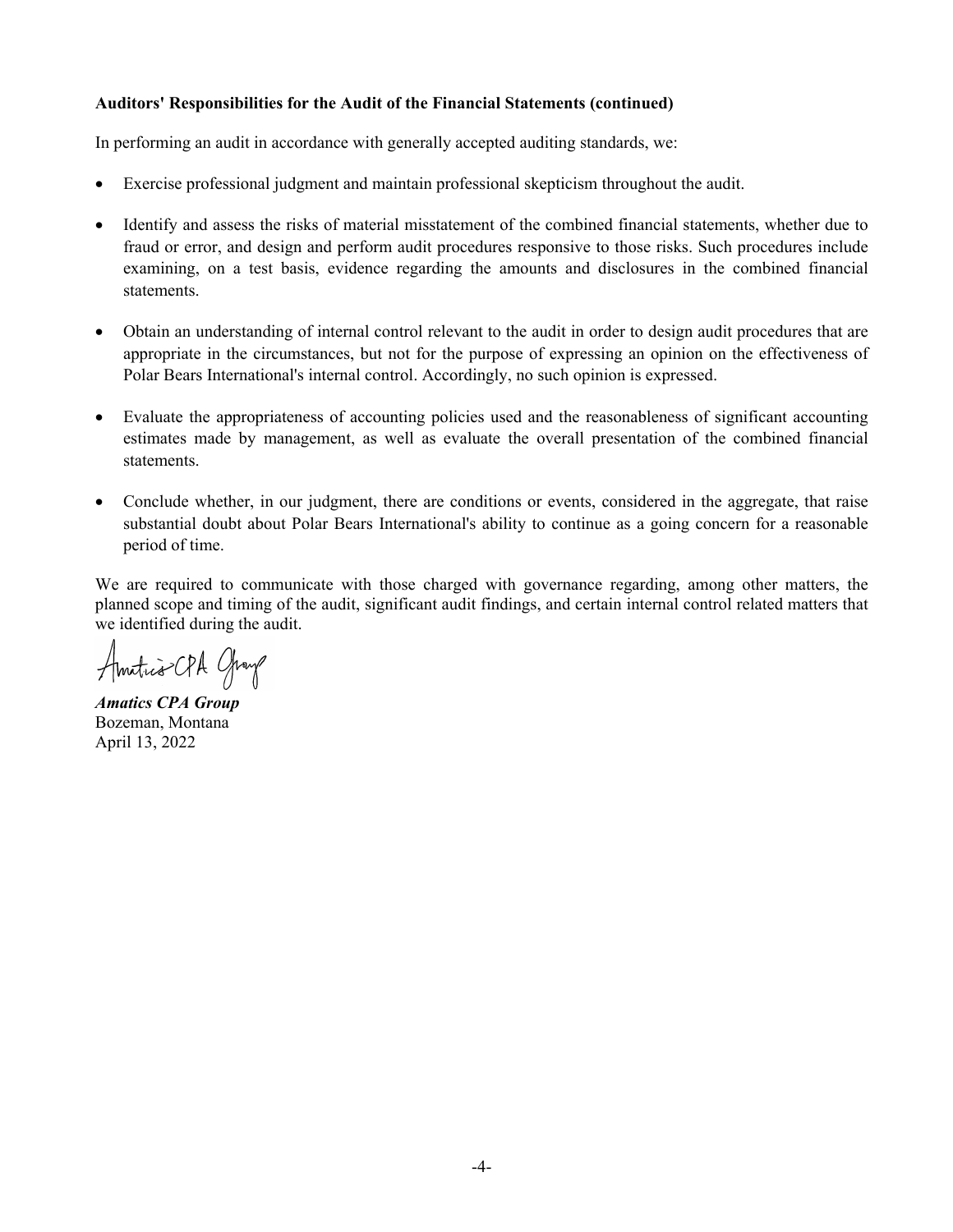## **POLAR BEARS INTERNATIONAL COMBINED STATEMENTS OF FINANCIAL POSITION**

## **ASSETS**

|                                                                                   | December 31 |           |    |                   |
|-----------------------------------------------------------------------------------|-------------|-----------|----|-------------------|
|                                                                                   |             | 2021      |    | 2020              |
| <b>CURRENT ASSETS</b>                                                             |             |           |    |                   |
| Cash and cash equivalents                                                         | \$          | 2,017,945 | \$ | 1,487,718         |
| Accounts receivable                                                               |             | 129,663   |    | 46,867            |
| Pledges receivable, current portion                                               |             | 322,752   |    | 307,008           |
| Inventory                                                                         |             | 11,796    |    | 8,423             |
| Prepaid expenses                                                                  |             | 31,790    |    | 28,278            |
| Security deposit                                                                  |             | 787       |    | 787               |
| Deposit on construction contract                                                  |             | 131,999   |    | 129,676           |
|                                                                                   |             | 2,646,732 |    | 2,008,757         |
| <b>PROPERTY AND EQUIPMENT, net</b>                                                |             | 3,590,881 |    | 3,471,386         |
|                                                                                   |             |           |    |                   |
| <b>OTHER ASSETS</b>                                                               |             | 470,492   |    |                   |
| Pledges receivable, net of discount and current portion<br>Intangible assets, net |             | 322,277   |    | 693,214<br>70,269 |
|                                                                                   |             |           |    |                   |
|                                                                                   |             | 792,769   |    | 763,483           |
| <b>Total</b> assets                                                               |             | 7,030,382 |    | 6,243,626         |
| <b>LIABILITIES AND NET ASSETS</b>                                                 |             |           |    |                   |
| <b>CURRENT LIABILITIES</b>                                                        |             |           |    |                   |
| Accounts payable                                                                  | \$          | 14,534    | \$ | 131,172           |
| Credit card payables                                                              |             | 19,040    |    | 6,847             |
| Accrued payroll liabilities                                                       |             | 156,546   |    | 72,735            |
| Accrued interest                                                                  |             | 2,146     |    | 2,453             |
| Deferred revenue                                                                  |             | 2,284     |    | 1,650             |
| Current portion of notes payable                                                  |             | 126,369   |    | 68,412            |
|                                                                                   |             | 320,919   |    | 283,269           |
|                                                                                   |             |           |    |                   |
| <b>NOTES PAYABLE, net of current portion</b>                                      |             | 524,889   |    | 646,352           |
| <b>NET ASSETS</b>                                                                 |             |           |    |                   |
| Without donor restrictions                                                        |             | 4,906,679 |    | 4,035,808         |
| With donor restrictions                                                           |             | 1,277,895 |    | 1,278,197         |
|                                                                                   |             | 6,184,574 |    | 5,314,005         |
| Total liabilities and net assets                                                  | \$          | 7,030,382 | \$ | 6,243,626         |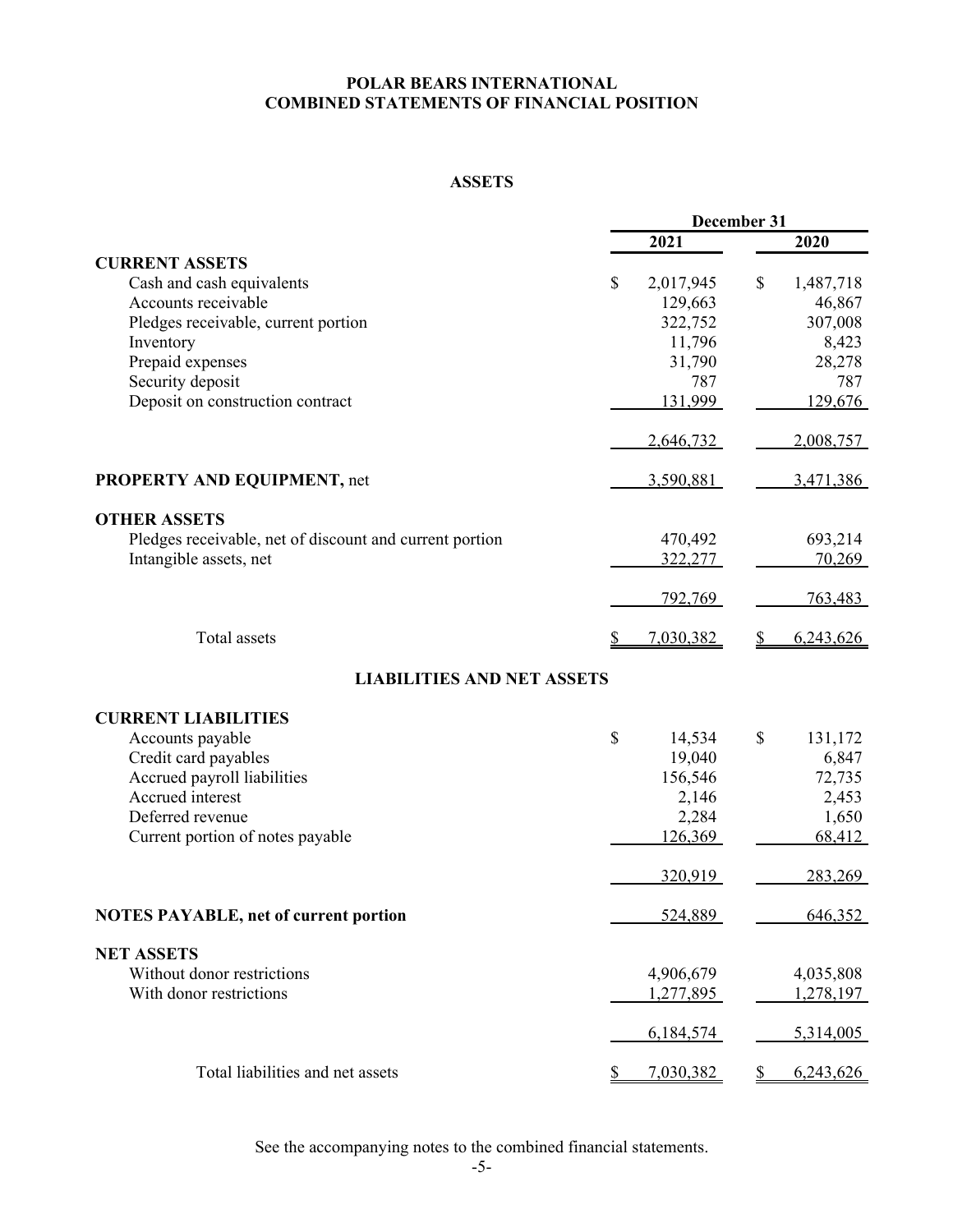## **POLAR BEARS INTERNATIONAL COMBINED STATEMENT OF ACTIVITIES Year Ended December 31, 2021**

|                                  | <b>Without Donor</b><br><b>Restrictions</b> | <b>With Donor</b><br><b>Restrictions</b> | <b>Total</b>               |
|----------------------------------|---------------------------------------------|------------------------------------------|----------------------------|
| <b>REVENUE AND SUPPORT</b>       |                                             |                                          |                            |
| Contributions                    | \$<br>3,103,309                             | $\mathbb{S}$<br>351,613                  | <sup>\$</sup><br>3,454,922 |
| Grants and contracts             | 218,412                                     | 77,929                                   | 296,341                    |
| In-kind support                  | 428,946                                     |                                          | 428,946                    |
| Satisfaction of restrictions     | 429,844                                     | (429, 844)                               |                            |
| Total revenue and support        | 4,180,511                                   | (302)                                    | 4,180,209                  |
| <b>EXPENSES</b>                  |                                             |                                          |                            |
| Program services                 | 2,671,338                                   |                                          | 2,671,338                  |
| General and administrative       | 278,816                                     |                                          | 278,816                    |
| Fundraising expenses             | 382,268                                     |                                          | 382,268                    |
| Total expenses                   | 3,332,422                                   |                                          | 3,332,422                  |
| <b>OTHER INCOME (EXPENSE)</b>    |                                             |                                          |                            |
| Gain on currency translation     | 17,925                                      |                                          | 17,925                     |
| Interest income                  | 1,356                                       |                                          | 1,356                      |
| Other income                     | 3,501                                       |                                          | 3,501                      |
| Total other income (expense)     | 22,782                                      |                                          | 22,782                     |
| <b>CHANGE IN NET ASSETS</b>      | 870,871                                     | (302)                                    | 870,569                    |
| Net assets at beginning of year  | 4,035,808                                   | 1,278,197                                | 5,314,005                  |
| <b>NET ASSETS AT END OF YEAR</b> | 4,906,679<br>S                              | 1,277,895                                | 6,184,574<br><b>S</b>      |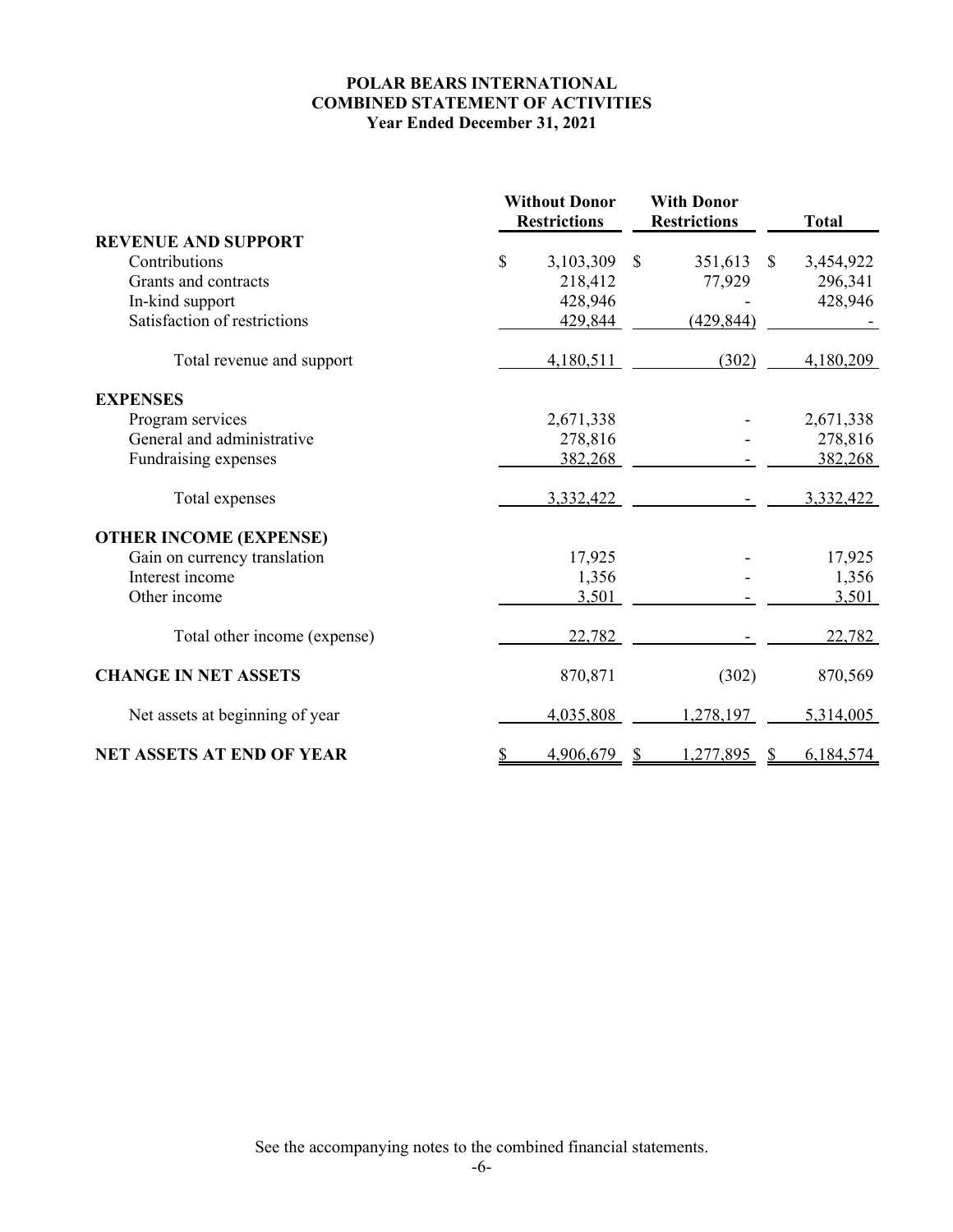## **POLAR BEARS INTERNATIONAL COMBINED STATEMENT OF ACTIVITIES Year ended December 31, 2020**

|                                                   | <b>Without Donor</b><br><b>Restrictions</b> |           | <b>With Donor</b><br><b>Restrictions</b> |             |               | <b>Total</b> |
|---------------------------------------------------|---------------------------------------------|-----------|------------------------------------------|-------------|---------------|--------------|
| <b>REVENUE AND SUPPORT</b>                        |                                             |           |                                          |             |               |              |
| Contributions                                     | \$                                          | 1,438,510 | $\mathcal{S}$                            | 30,792      | <sup>\$</sup> | 1,469,302    |
| Grants and contracts                              |                                             | 512,692   |                                          | 953,214     |               | 1,465,906    |
| Special events revenue, less cost of direct donor |                                             |           |                                          |             |               |              |
| benefits of \$181,090                             |                                             | 178,358   |                                          |             |               | 178,358      |
| Release of special events revenue                 |                                             | 220,427   |                                          | (220, 427)  |               |              |
| In-kind support                                   |                                             | 265,280   |                                          |             |               | 265,280      |
| Satisfaction of restrictions                      |                                             | 1,532,044 |                                          | (1,532,044) |               |              |
| Total revenue and support                         |                                             | 4,147,311 |                                          | (768, 465)  |               | 3,378,846    |
| <b>EXPENSES</b>                                   |                                             |           |                                          |             |               |              |
| Program services                                  |                                             | 1,840,089 |                                          |             |               | 1,840,089    |
| General and administrative                        |                                             | 271,821   |                                          |             |               | 271,821      |
| Fundraising expenses                              |                                             | 303,743   |                                          |             |               | 303,743      |
| Total expenses                                    |                                             | 2,415,653 |                                          |             |               | 2,415,653    |
| <b>OTHER INCOME (EXPENSE)</b>                     |                                             |           |                                          |             |               |              |
| Gain on currency translation                      |                                             | 47,516    |                                          |             |               | 47,516       |
| Interest income                                   |                                             | 11,350    |                                          |             |               | 11,350       |
| Total other income (expense)                      |                                             | 58,866    |                                          |             |               | 58,866       |
| <b>CHANGE IN NET ASSETS</b>                       |                                             | 1,790,524 |                                          | (768, 465)  |               | 1,022,059    |
| Net assets at beginning of year                   |                                             | 2,245,284 |                                          | 2,046,662   |               | 4,291,946    |
| <b>NET ASSETS AT END OF YEAR</b>                  |                                             | 4,035,808 | S                                        | 1,278,197   |               | 5,314,005    |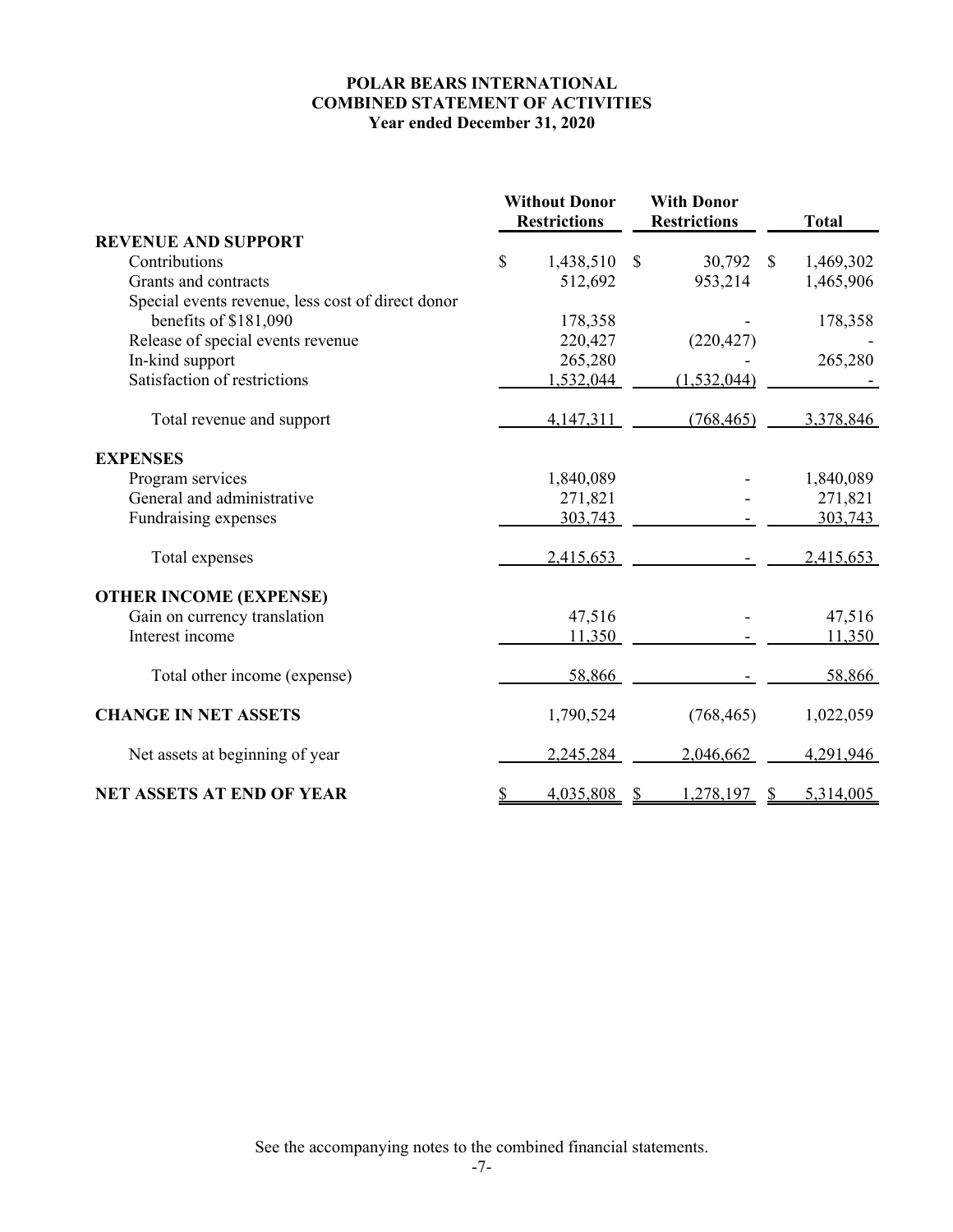## **POLAR BEARS INTERNATIONAL COMBINED STATEMENT OF FUNCTIONAL EXPENSES Year ended December 31, 2021**

|                              | Program   |           |              | <b>General</b> and<br>Administrative |               | <b>Fundraising</b> |              | <b>Total</b> |
|------------------------------|-----------|-----------|--------------|--------------------------------------|---------------|--------------------|--------------|--------------|
| Advertising and promotion    | \$        | 55,601    | $\mathbb{S}$ | 558                                  | $\mathcal{S}$ | 2,881              | $\mathbb{S}$ | 59,040       |
| Amortization                 |           | 19,466    |              |                                      |               | 15,927             |              | 35,393       |
| <b>Bank</b> charges          |           | 27        |              | 7,105                                |               |                    |              | 7,132        |
| Cost of merchandise sold     |           |           |              |                                      |               | 14,816             |              | 14,816       |
| Depreciation                 |           | 145,781   |              | 18,651                               |               |                    |              | 164,432      |
| Development                  |           | 20,394    |              | 1,413                                |               | 32,947             |              | 54,754       |
| Equipment rental/maintenance |           | 261,704   |              | 10,445                               |               | 17,425             |              | 289,574      |
| Grants                       |           | 46,793    |              |                                      |               |                    |              | 46,793       |
| Insurance                    |           | 78,585    |              | 6,785                                |               | 14,277             |              | 99,647       |
| Interest expense             |           |           |              | 29,698                               |               |                    |              | 29,698       |
| Licenses and fees            |           | 2,591     |              | 14,899                               |               | 6,636              |              | 24,126       |
| Other operating expenses     |           | 36,898    |              | 10,331                               |               | 3,378              |              | 50,607       |
| Outside services             |           | 529,659   |              | 10,780                               |               | 32,164             |              | 572,603      |
| Payroll and training         |           | 1,056,783 |              | 82,024                               |               | 175,987            |              | 1,314,794    |
| Postage                      |           | 25,164    |              | 1,977                                |               | 4,208              |              | 31,349       |
| Professional fees            |           | 29,255    |              | 35,545                               |               | 9,265              |              | 74,065       |
| Rent                         |           | 37,127    |              | 21,320                               |               | 18,039             |              | 76,486       |
| Small equipment              |           | 49,629    |              | 2,452                                |               | 4,049              |              | 56,130       |
| Supplies                     |           | 45,787    |              | 9,270                                |               | 22,255             |              | 77,312       |
| Taxes                        |           | 27,849    |              | 8,788                                |               |                    |              | 36,637       |
| Travel                       |           | 148,398   |              | 4,745                                |               | 6,058              |              | 159,201      |
| Utilities                    |           | 53,847    |              | 2,030                                |               | 1,956              |              | 57,833       |
|                              | <u>\$</u> | 2,671,338 | S            | 278,816                              | \$            | 382,268            | \$           | 3,332,422    |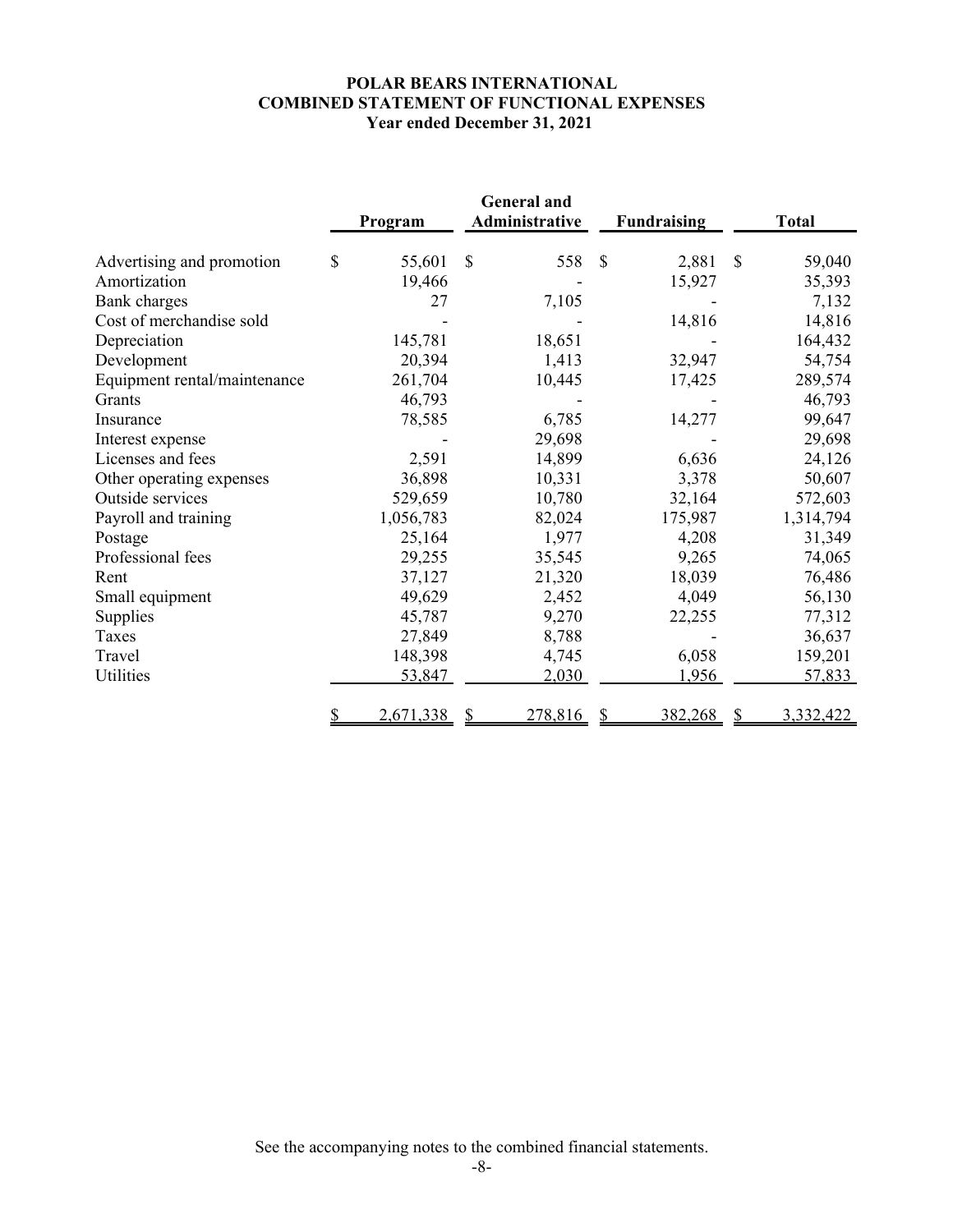## **POLAR BEARS INTERNATIONAL COMBINED STATEMENT OF FUNCTIONAL EXPENSES Year ended December 31, 2020**

|                              |           | Program   |               | <b>General</b> and<br>Administrative |               | <b>Fundraising</b> |               | <b>Total</b> |
|------------------------------|-----------|-----------|---------------|--------------------------------------|---------------|--------------------|---------------|--------------|
| Advertising and promotion    | \$        | 74,745    | $\mathcal{S}$ | 617                                  | $\mathcal{S}$ | 2,686              | $\mathcal{S}$ | 78,048       |
| Amortization                 |           | 12,890    |               |                                      |               | 10,545             |               | 23,435       |
| <b>Bank</b> charges          |           |           |               | 9,507                                |               | 836                |               | 10,343       |
| Cost of merchandise sold     |           |           |               |                                      |               | 16,558             |               | 16,558       |
| Depreciation                 |           | 121,559   |               | 15,361                               |               |                    |               | 136,920      |
| Development                  |           | 20,886    |               | 1,666                                |               | 19,356             |               | 41,908       |
| Equipment rental/maintenance |           | 212,904   |               | 1,826                                |               | 1,000              |               | 215,730      |
| Grants                       |           | 500       |               |                                      |               |                    |               | 500          |
| Insurance                    |           | 57,743    |               | 13,796                               |               | 12,734             |               | 84,273       |
| Interest expense             |           |           |               | 31,298                               |               |                    |               | 31,298       |
| Licenses and fees            |           | 3,259     |               | 13,620                               |               | 5,094              |               | 21,973       |
| Other operating expenses     |           | 9,699     |               | 1,305                                |               | 186                |               | 11,190       |
| Outside services             |           | 287,748   |               | 6,121                                |               | 18,777             |               | 312,646      |
| Payroll and training         |           | 767,866   |               | 73,165                               |               | 137,316            |               | 978,347      |
| Postage                      |           | 18,325    |               | 2,669                                |               | 6,079              |               | 27,073       |
| Professional fees            |           | 32,783    |               | 65,455                               |               | 16,489             |               | 114,727      |
| Rent                         |           | 26,123    |               | 12,814                               |               | 12,814             |               | 51,751       |
| Small equipment              |           | 36,952    |               | 3,821                                |               | 1,206              |               | 41,979       |
| Supplies                     |           | 27,550    |               | 14,369                               |               | 32,699             |               | 74,618       |
| Taxes                        |           | 5,620     |               | 266                                  |               | 2,090              |               | 7,976        |
| Travel                       |           | 73,723    |               | 1,012                                |               | 5,495              |               | 80,230       |
| Utilities                    |           | 49,214    |               | 3,133                                |               | 1,783              |               | 54,130       |
|                              | <u>\$</u> | 1,840,089 | \$            | 271,821                              |               | 303,743            |               | 2,415,653    |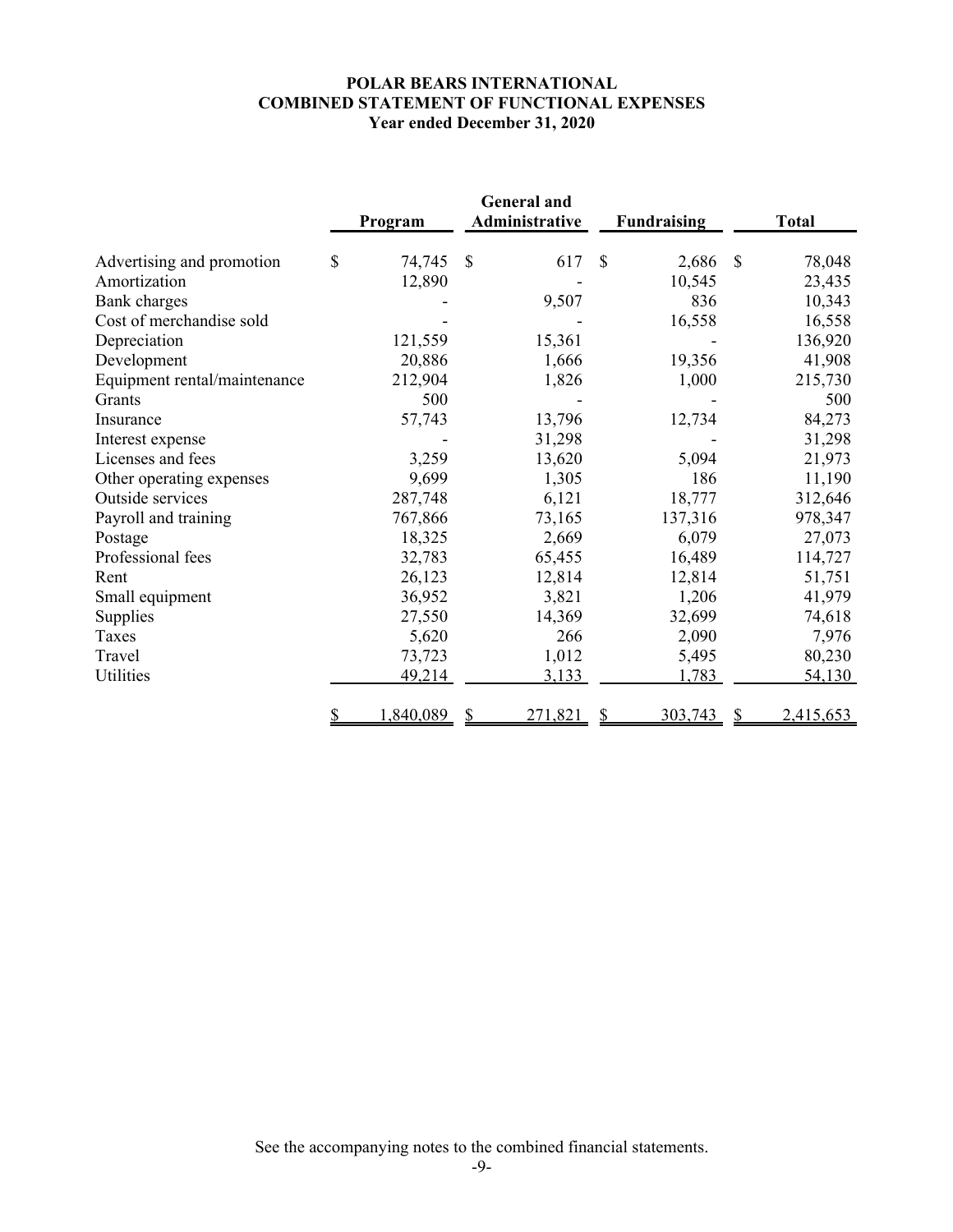## **POLAR BEARS INTERNATIONAL COMBINED STATEMENTS OF CASH FLOWS**

|                                                                    | <b>Years ended December 31</b> |            |               |            |
|--------------------------------------------------------------------|--------------------------------|------------|---------------|------------|
|                                                                    |                                | 2021       |               | 2020       |
| <b>CASH FLOWS FROM OPERATING ACTIVITIES</b>                        |                                |            |               |            |
| Change in net assets                                               | \$                             | 870,569    | \$            | 1,022,059  |
| Adjustments to reconcile change in net assets to net cash provided |                                |            |               |            |
| by operating activities:                                           |                                |            |               |            |
| Depreciation                                                       |                                | 164,432    |               | 136,920    |
| Amortization                                                       |                                | 35,393     |               | 23,435     |
| Gain on currency translation                                       |                                | (17, 925)  |               | (47,516)   |
| (Increase) decrease in current assets:                             |                                |            |               |            |
| Accounts receivable                                                |                                | (394, 488) |               | 184,568    |
| Pledges receivable                                                 |                                | 518,539    |               | (716, 181) |
| Inventory                                                          |                                | (3,373)    |               | 6,388      |
| Prepaid expenses                                                   |                                | (3,355)    |               | 101,514    |
| Other assets                                                       |                                | (1,348)    |               | (11,350)   |
| Increase (decrease) in current liabilities:                        |                                |            |               |            |
| Accounts payable and accrued liabilities                           |                                | (22,211)   |               | (47, 556)  |
| Deferred revenue                                                   |                                | 634        |               | 1,650      |
| Net cash provided by operating activities                          |                                | 1,146,867  |               | 653,931    |
| <b>CASH FLOWS FROM INVESTING ACTIVITIES</b>                        |                                |            |               |            |
| Purchases of property and equipment                                |                                | (295,091)  |               | (164, 073) |
| Purchases of intangible assets                                     |                                | (289, 326) |               | (44, 119)  |
| Net cash used by investing activities                              |                                | (584, 417) |               | (208, 192) |
| <b>CASH FLOWS FROM FINANCING ACTIVITIES</b>                        |                                |            |               |            |
| Payments on line of credit                                         |                                |            |               | (34,257)   |
| Proceeds from long term debt                                       |                                |            |               | 37,624     |
| Payments on long term debt                                         |                                | (69, 627)  |               | (47, 245)  |
| Net cash used by financing activities                              |                                | (69, 627)  |               | (43,878)   |
| <b>EFFECT OF EXCHANGE RATE CHANGES ON CASH</b>                     |                                | 37,404     |               | 13,755     |
| NET CHANGE IN CASH AND CASH EQUIVALENTS                            |                                | 530,227    |               | 415,616    |
| Cash and cash equivalents at beginning of year                     |                                | 1,487,718  |               | 1,072,102  |
| CASH AND CASH EQUIVALENTS AT END OF YEAR                           | \$                             | 2,017,945  | S             | 1,487,718  |
| <b>SUPPLEMENTAL INFORMATION</b><br>Cash paid for interest          | \$                             | 29,915     | $\frac{1}{2}$ | 31,407     |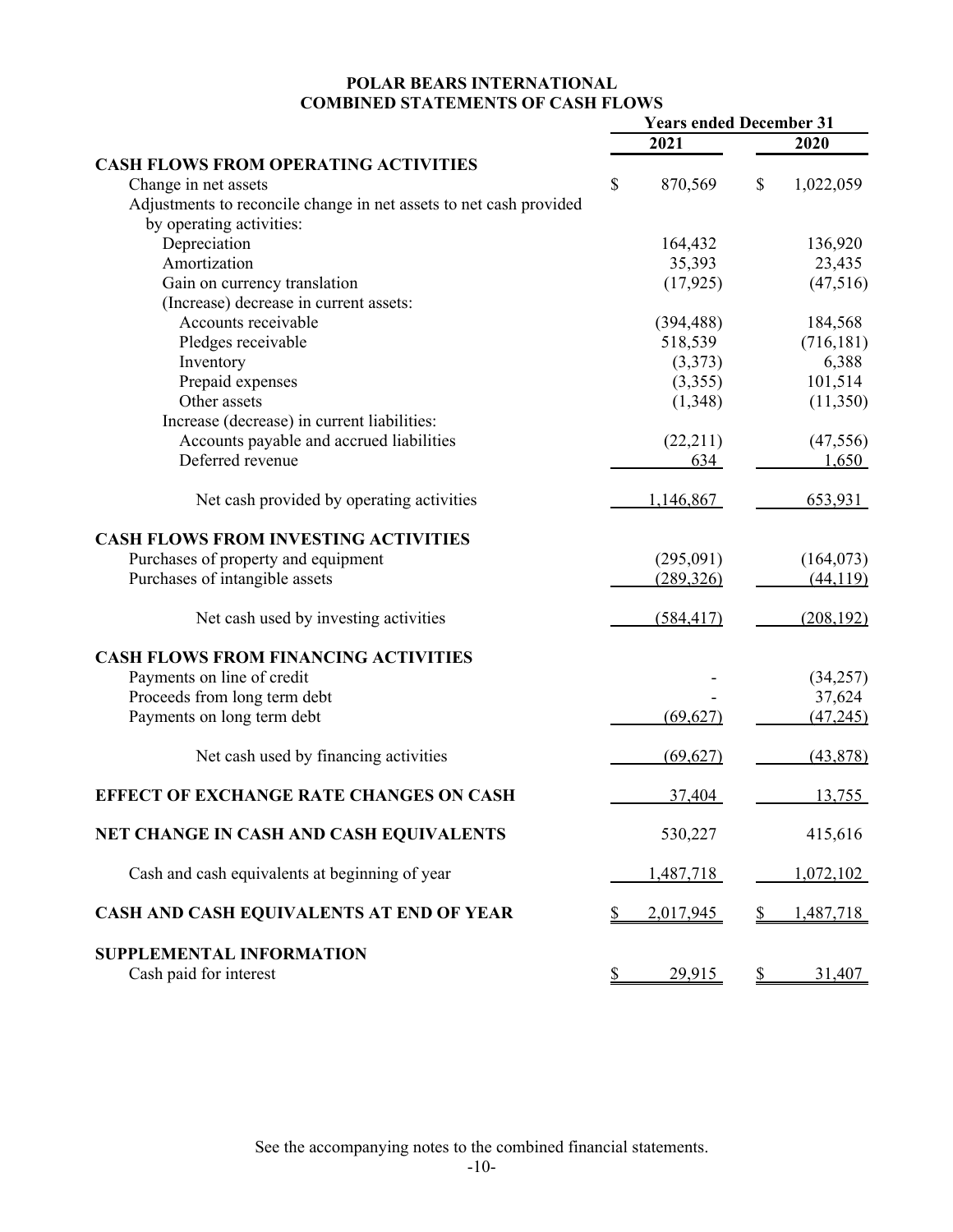## **1. SUMMARY OF SIGNIFICANT ACCOUNTING POLICIES**

#### **Organization:**

Polar Bears International (PBI) is a tax-exempt organization as provided by the United States Internal Revenue Code Section 501(c)(3). Polar Bears International (Canada) Inc. (PBI Canada) is a without share capital corporation incorporated under the federal laws of Canada. In 2004, PBI entered into a joint venture agreement with PBI Canada. The purpose of this agreement is to fund, facilitate, promote, and carry out activities, research, and programs for the advancement of education relating to the conservation of polar bears within Canada and worldwide. The agreement has a term of five (5) years and shall be automatically renewable for successive terms of one (1) year. PBI and PBI Canada are collectively referred to as the Organization. The Organization's revenue and support comes primarily through donor contributions, public, and private grants.

## **Nature of Activities:**

The following are the major programs that support the Organization's mission:

**Research Project –** studying and analyzing the impacts of global warming on polar bear populations and their sea ice habitat

**Education Outreach –** share information on polar bears and make a call to action to reduce greenhouse gas emissions through public talks, workshops, media interviews, ecommunications

**Save Our Sea Ice (SOS!) Campaign –** focus attention on the urgent challenges polar bears face in a changing Arctic and the part each citizen can play to reduce global warming

**Polar Bear Cam** – live cameras during the fall migration as the polar bears wait for freezeup, reaching millions of people worldwide and inspiring them to take action

Arctic Documentary Project – capturing in words, pictures, and moving images of what we see in the arctic today

**Tundra Connections** – web-conferencing from tundra to classroom

**Climate Alliance** – a leadership program that trains and empowers individuals to focus and promote community engagement on reducing greenhouse gas emissions

**Arctic Ambassador Centers** – helping communities put a dent in climate change

**Project Polar Bear Contest** – great prizes for great ideas from future leaders

## **Basis of Presentation:**

The accompanying financial statements are presented on the accrual basis of accounting in accordance with accounting principles generally accepted in the United States of America (GAAP) as codified by the Financial Accounting Standards Board (FASB).

## **Contributions and Net Assets:**

Net assets, revenues, gains, and losses are classified based on the existence or absence of donor or grantor imposed restrictions. Accordingly, net assets and changes therein are classified and reported as follows:

*Net Assets Without Donor Restrictions* – Net assets available for use in general operations and not subject to donor (or certain grantor) restrictions.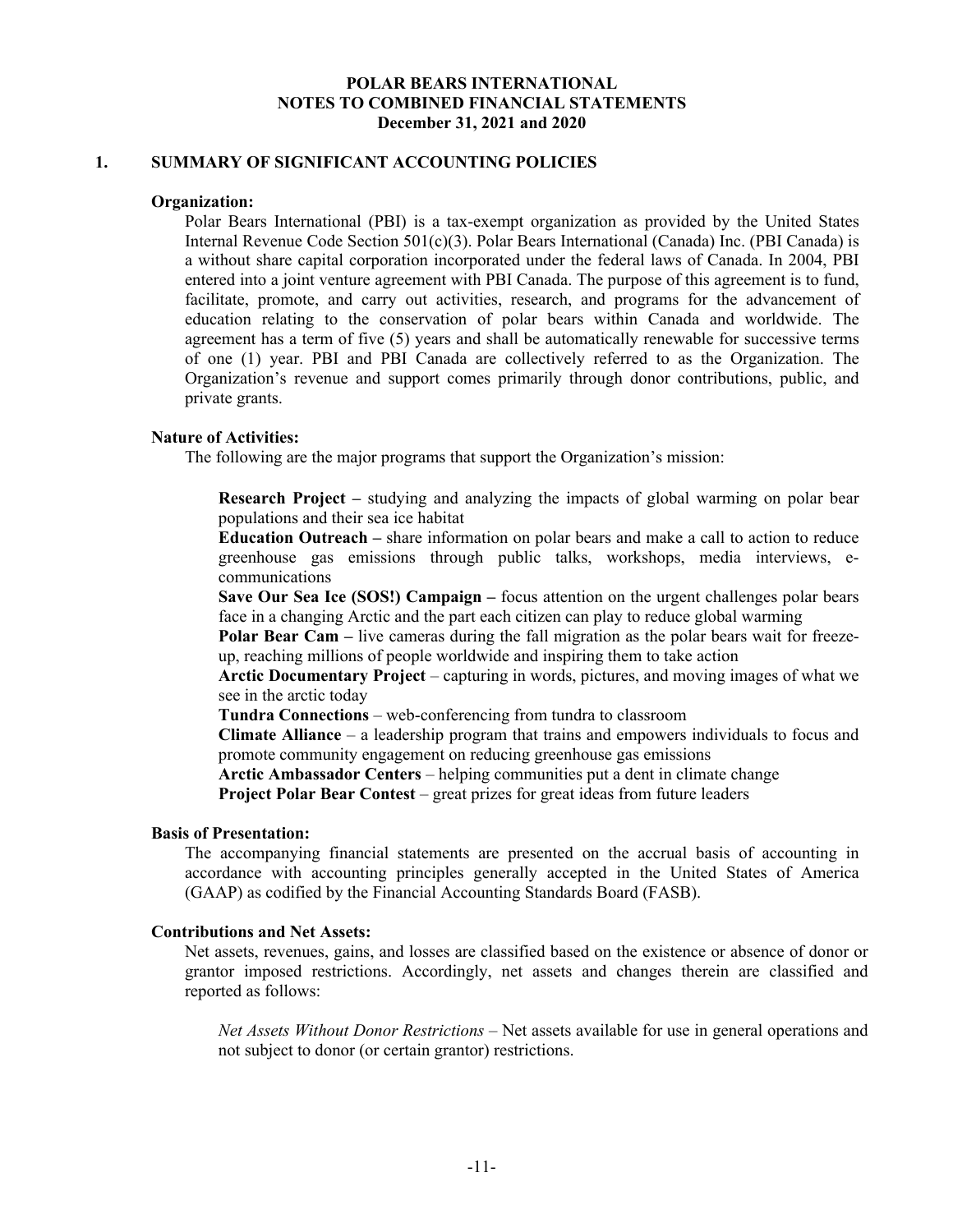## **1. SUMMARY OF SIGNIFICANT ACCOUNTING POLICIES (Continued)**

#### **Contributions and Net Assets (Continued):**

*Net Assets With Donor Restrictions* – Net assets subject to donor (or certain grantor) imposed restrictions. Some donor-imposed restrictions are temporary in nature, such as those that will be met by the passage of time or other events specified by the donor. Other donor-imposed restrictions are perpetual in nature, where the donor stipulates that resources be maintained in perpetuity. Gifts of long-lived assets and gifts of cash restricted for the acquisition of longlived assets are recognized as revenue when the assets are placed in service. Donor-imposed restrictions are released when a restriction expires, that is, when the stipulated time has elapsed, when the stipulated purpose for which the resource was restricted has been fulfilled, or both. However, restricted contributions received in the same year in which the restrictions are met are recognized as support within net assets without donor restrictions.

#### **Pledges and Contributions Receivable:**

Contributions, including unconditional promises to give, are recognized as revenues in the period pledged. Promises to give that are scheduled to be received after one year are shown as increases in net assets with donor restrictions and are reclassified to net assets without donor restrictions when the cash is received and any purpose restrictions are met. These balances are stated at their present value, discounted at the short term prime interest rate (3.25% as of December 31, 2021). Amortization of the discounts is included in contribution revenue.

Conditional promises to give are not recognized until they become unconditional, that is when the conditions on which they depend are substantially met. Contributions of assets other than cash are recorded at their estimated fair value at the date of receipt. The Organization also receives intentions to give from donors, which are not legally enforceable and are used for planning purposes only. Intentions to give are not reported as contributions until the donor transfers funds to the Organization.

#### **Use of Estimates:**

The preparation of financial statements in conformity with GAAP requires management to make estimates and assumptions that affect the reported amounts of assets and liabilities and disclosure of contingent assets and liabilities at the date of the financial statements. Estimates also affect the reported amounts of revenues and expenses during the reporting period. Actual results could differ from those estimates.

#### **Principles of Combination:**

The combined financial statements include the accounts of PBI and PBI Canada. The Organization is commonly controlled, as the officers of PBI also serve as voting members of PBI Canada's board of directors. All significant interorganization transactions and balances have been eliminated in combination.

#### **Income Taxes:**

The Organization is a nonprofit organization as described in Section  $501(c)(3)$  of the Internal Revenue Code, and therefore has made no provision for federal income taxes in the accompanying financial statements. The Organization has also been classified as an entity that is not a private foundation within the meaning of Section 509(a) and qualifies for deductible contributions.

PBI Canada was formed as a without share capital corporation incorporated under the federal laws of Canada, which is considered a tax exempt entity type.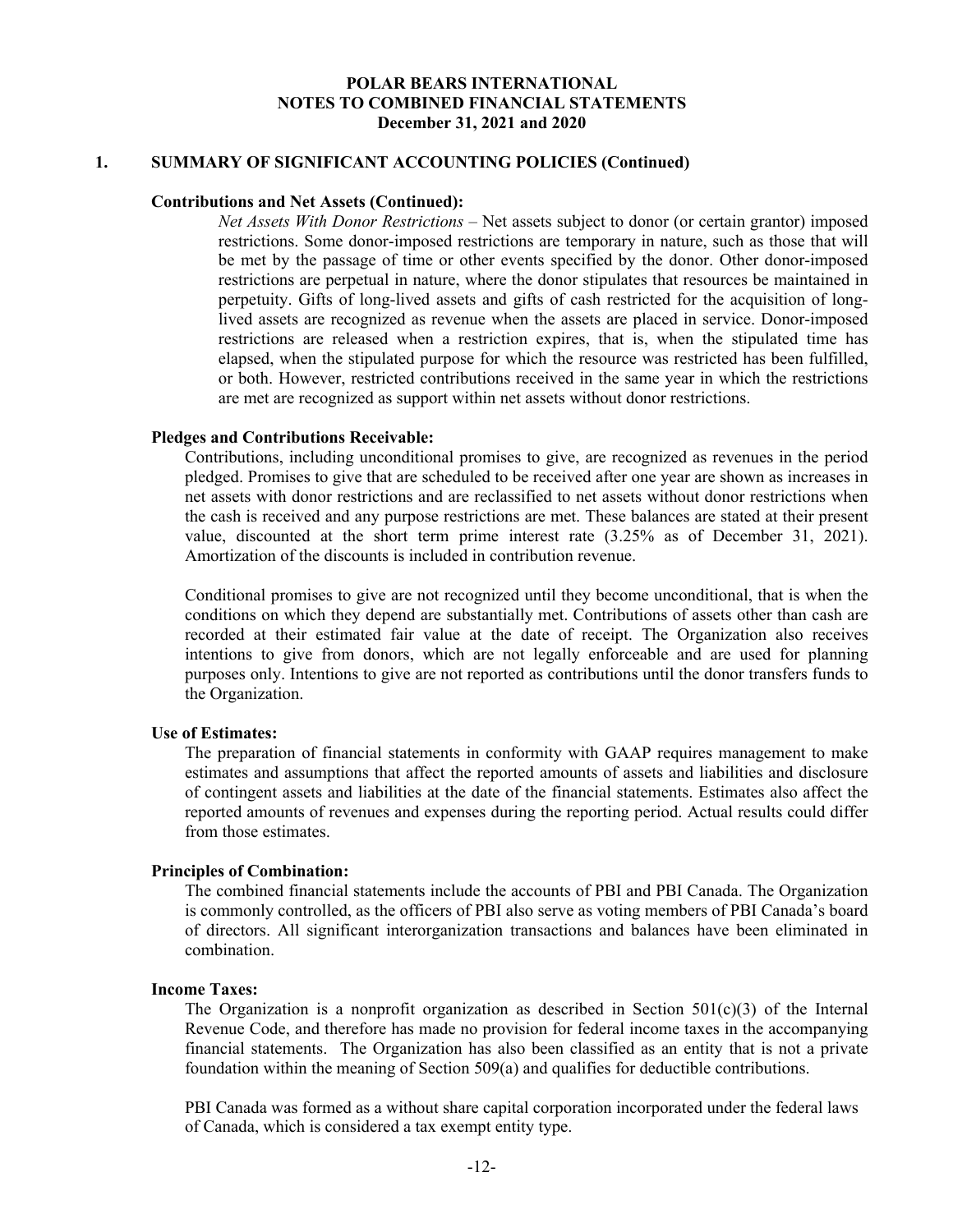## **1. SUMMARY OF SIGNIFICANT ACCOUNTING POLICIES (Continued)**

#### **Cash and Cash Equivalents:**

Cash and cash equivalents include highly liquid investments with original maturities of three months or less. The Organization maintains its cash balances in various financial institutions whose cash deposits are insured up to \$250,000 by the FDIC. Cash deposits of the Organization in excess of FDIC limits were \$719,293 and \$384,571 as of December 31, 2021 and 2020, respectively.

#### **Accounts Receivable:**

Accounts receivable consist of amounts due to the Organization for program registration fees and services. In addition, accounts receivable consists of goods and services taxes paid in Canada. The Organization is entitled to half of the qualifying amount of taxes paid as a refund. As of both December 31, 2021 and 2020, management fully expects to collect all outstanding accounts receivable. Accordingly, no allowance for doubtful accounts is reflected on the accompanying statements of financial position. Amounts are due upon receipt and are considered delinquent after thirty days. No interest is charged on delinquent balances.

#### **Inventory:**

Inventories are stated at the lower of cost or net realizable value at the date of the financial statements using the first-in first-out method. Inventories consist primarily of promotional merchandise.

#### **Prepaid Expenses:**

Prepaid expenses generally consist of advance payments for insurance and special events.

#### **Deposit on Construction Contract:**

Deposit on construction contract consists of amounts paid to the Organization's attorneys to be held back until construction deficiencies are remedied. The construction deficiencies are expected to be completed during 2022.

## **Property and Equipment:**

Purchased property and equipment are recorded at cost. Donated property and equipment are stated at estimated fair market value at the date of donation. It is the policy of the Organization to capitalize property and equipment with a cost in excess of \$1,000 and an estimated useful life in excess of two years. Depreciation is provided over the estimated useful life of each depreciable asset and is computed using the straight-line method. The estimated useful lives of property and equipment are 5–40 years.

#### **Advertising Costs:**

Advertising costs are expensed as incurred.

#### **Intangible Assets:**

The Organization has identified proprietary website development costs that have been capitalized. These costs are being amortized using the straight-line method over a 5 year period.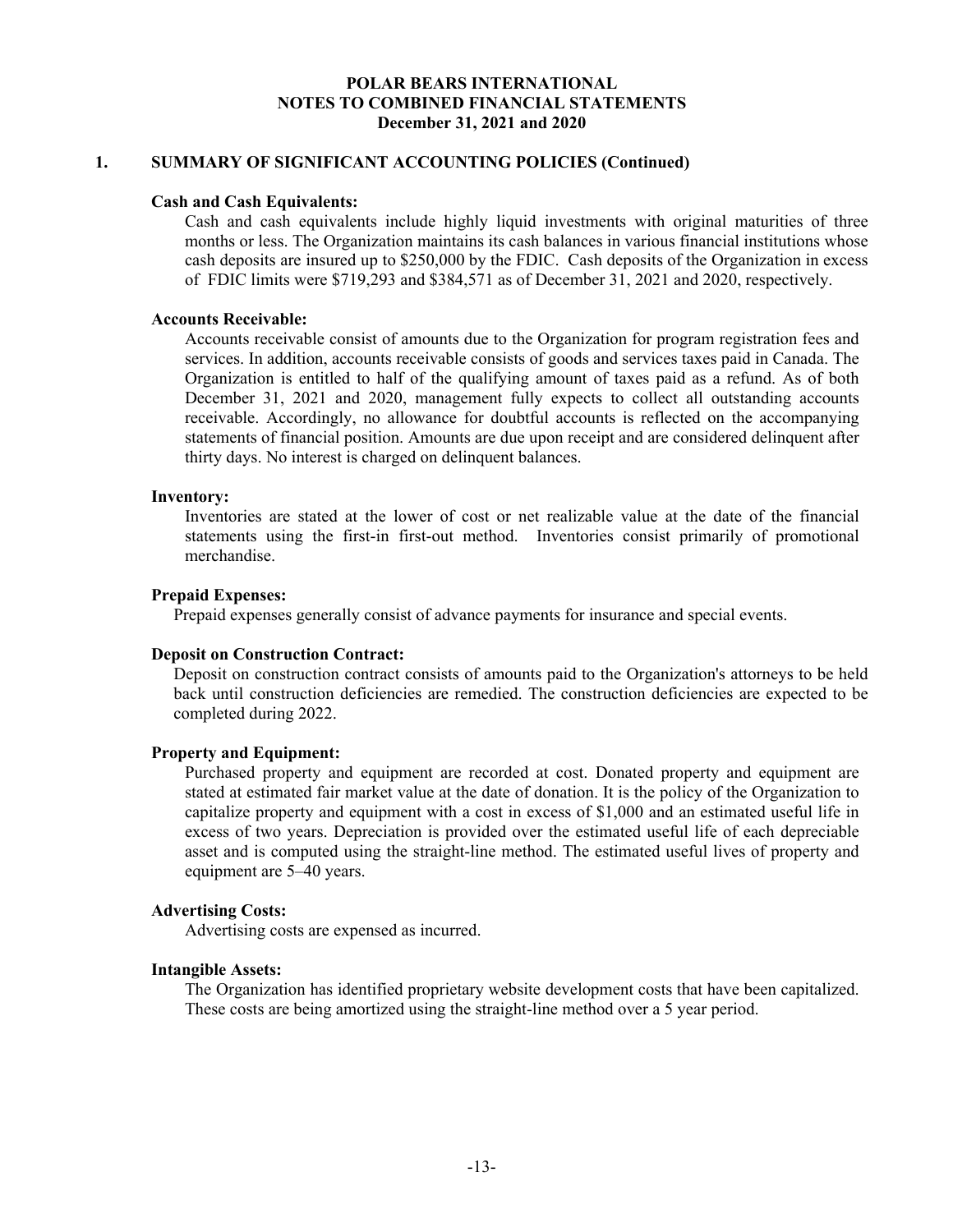## **1. SUMMARY OF SIGNIFICANT ACCOUNTING POLICIES (Continued)**

#### **In-Kind Support:**

The Organization records various types of in-kind support including contributed facilities, professional services, and materials. Contributed professional services are recognized if the services received (a) create or enhance long-lived assets or (b) require specialized skills, are provided by individuals possessing those skills, and would typically need to be purchased if not provided by donation. Contributions of tangible assets are recognized at fair market value when received. Contributed assets are recorded as assets in accordance with the Organization's capitalization policy.

#### **Resources Available and Unavailable for General Expenditures:**

Polar Bears International has certain donor-restricted net assets that are available for general expenditures within a timeframe either set or not set by each donor individually, because the restrictions on the net assets are expected to be met by conducting the normal activities of its programs. Accordingly, the related resources have been included in the quantitative information detailing the financial assets available to meet the general expenditures within the time frame set by the individual donors.

#### **Functional Expenses:**

The financial statements report certain categories of expenses that are attributed to more than on program or supporting function. Therefore, expenses require allocation on a reasonable basis that is consistently applied. The expenses that are allocated include occupancy, salaries and wages, employee benefits, payroll taxes and office expenses.

Salaries and wages and associated payroll taxes are allocated based on estimates of time and effort.

Occupancy and related expenses are allocated on a square footage basis.

Accounting and bookkeeping fees paid to subcontractors are allocated across functional expenses on a weighted percentage basis.

Office equipment rental is allocated on a weighted percentage basis.

Professional fees and travel expense are charged to the specific functional expense.

#### **Revenue and Revenue Recognition:**

The Organization recognizes contributions when cash, securities or other assets, or an unconditional promise to give is received. Conditional promises to give - that is, those with a measurable performance or other barrier and a right of return - are not recognized until the conditions on which they depend have been met. A portion of the Organization's revenue is derived from cost-reimbursable grants and contracts, which are conditioned upon certain performance requirements and/or the incurrence of allowable qualifying expenses. Amounts received are recognized as revenue when the Organization has incurred expenditures in compliance with specific contract or grant provisions.

#### **Foreign Currency:**

The functional currency of PBI Canada is the Canadian dollar. Foreign currency denominated assets and liabilities are translated into U.S. dollars using the exchange rates in effect at the combined statement of financial position date. Changes in net assets and cash flows are translated using the average exchange rates throughout the year. The effect of exchange rate fluctuations on translation of assets and liabilities is included on the combined statements of activities as a component of the gain or loss from currency translation. The gain associated to this translation for the years ended December 31, 2021 and 2020 was \$17,925 and \$47,516, respectively.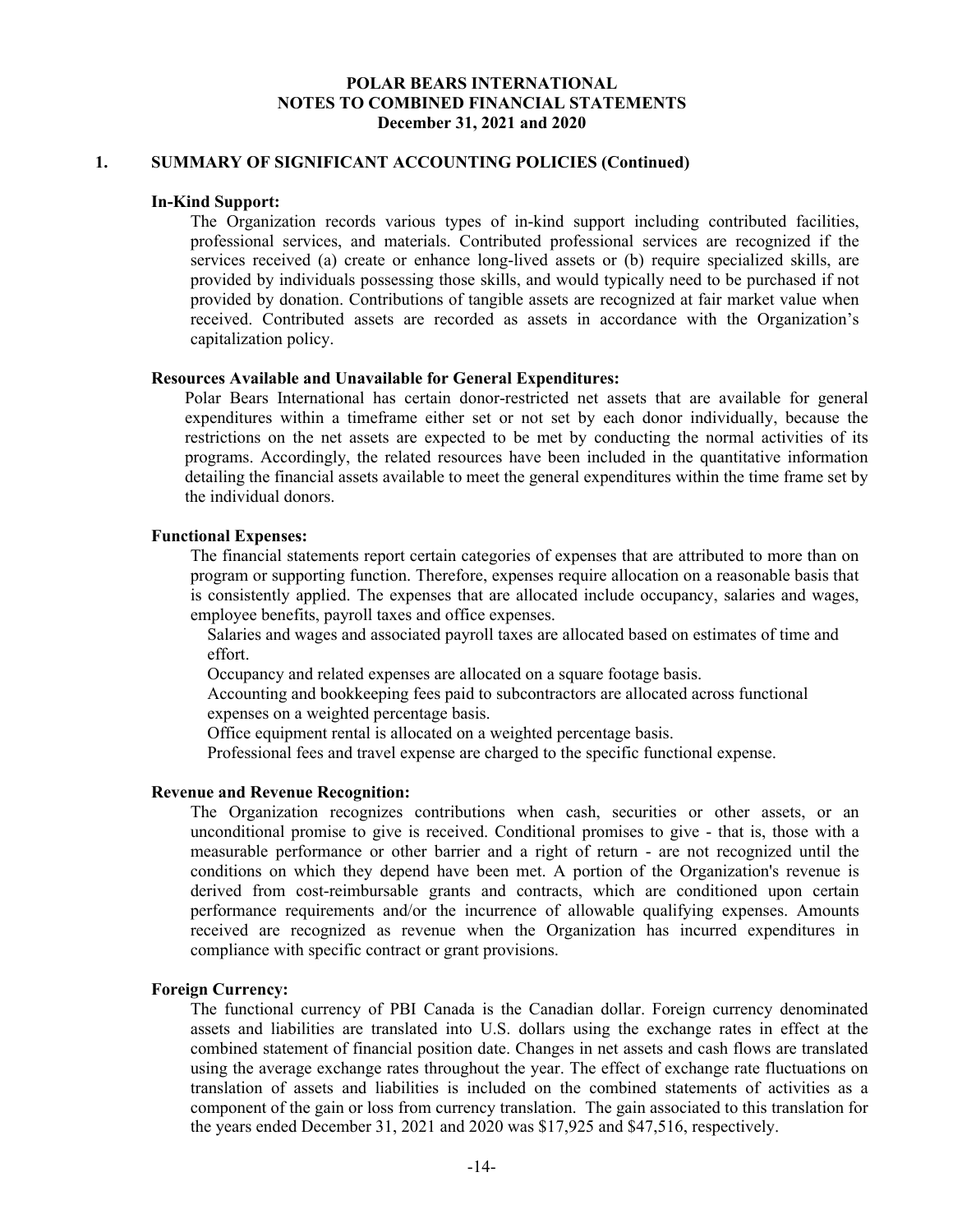## **2. PLEDGES RECEIVABLE**

Pledges receivable (unconditional promises to give) at December 31, 2021 and 2020, are as follows:

|                                                         | 2021          |   | 2020      |
|---------------------------------------------------------|---------------|---|-----------|
| Amounts due in:                                         |               |   |           |
| Less than one year                                      | \$<br>322,752 | S | 307,008   |
| One to five years                                       | 500,900       |   | 750,000   |
|                                                         | 823,652       |   | 1,057,008 |
| Less: discount to present value                         | (30, 408)     |   | (56, 786) |
| Pledges receivable, net of discount                     | 793,244       |   | 1,000,222 |
| Less: current portion                                   | (322, 752)    |   | (307,008) |
| Pledges receivable, net of discount and current portion | 470,492       |   | 693,214   |

## **3. FAIR VALUE MEASUREMENTS**

Financial Accounting Standards Board (FASB) Accounting Standards Codification (ASC) 820, *Fair Value Measurements*, establishes a framework for measuring fair value. That framework provides a fair value hierarchy that prioritizes the inputs to valuation techniques used to measure fair value. The hierarchy gives the highest priority to unadjusted quoted prices in active markets for identical assets or liabilities (Level 1 measurement) and the lowest priority to unobservable inputs (Level 3 measurement).

The three levels of the fair value hierarchy under ASC 820 are described as follows:

- Level 1 Inputs to the valuation methodology are unadjusted quoted prices for identical assets or liabilities in active markets that the Reserve has the ability to access.
- Level 2 Inputs to the valuation methodology include:
	- quoted prices for similar assets or liabilities in active markets;
	- quoted prices for identical or similar assets or liabilities in inactive markets;
	- inputs other than quoted prices that are observable for the asset or liability;
	- inputs that are derived principally from or corroborated by observable market data by correlation or other means.

If the asset or liability has a specified (contractual) term, the Level 2 input must be observable for substantially the full term of the asset or liability.

Level 3 Inputs to the valuation methodology are unobservable and significant to the fair value measurement.

The asset or liability's fair value measurement level within the fair value hierarchy is based on the lowest level of any input that is significant to the fair value measurement. Valuation techniques used need to maximize the use of observable inputs and minimize the use of unobservable inputs.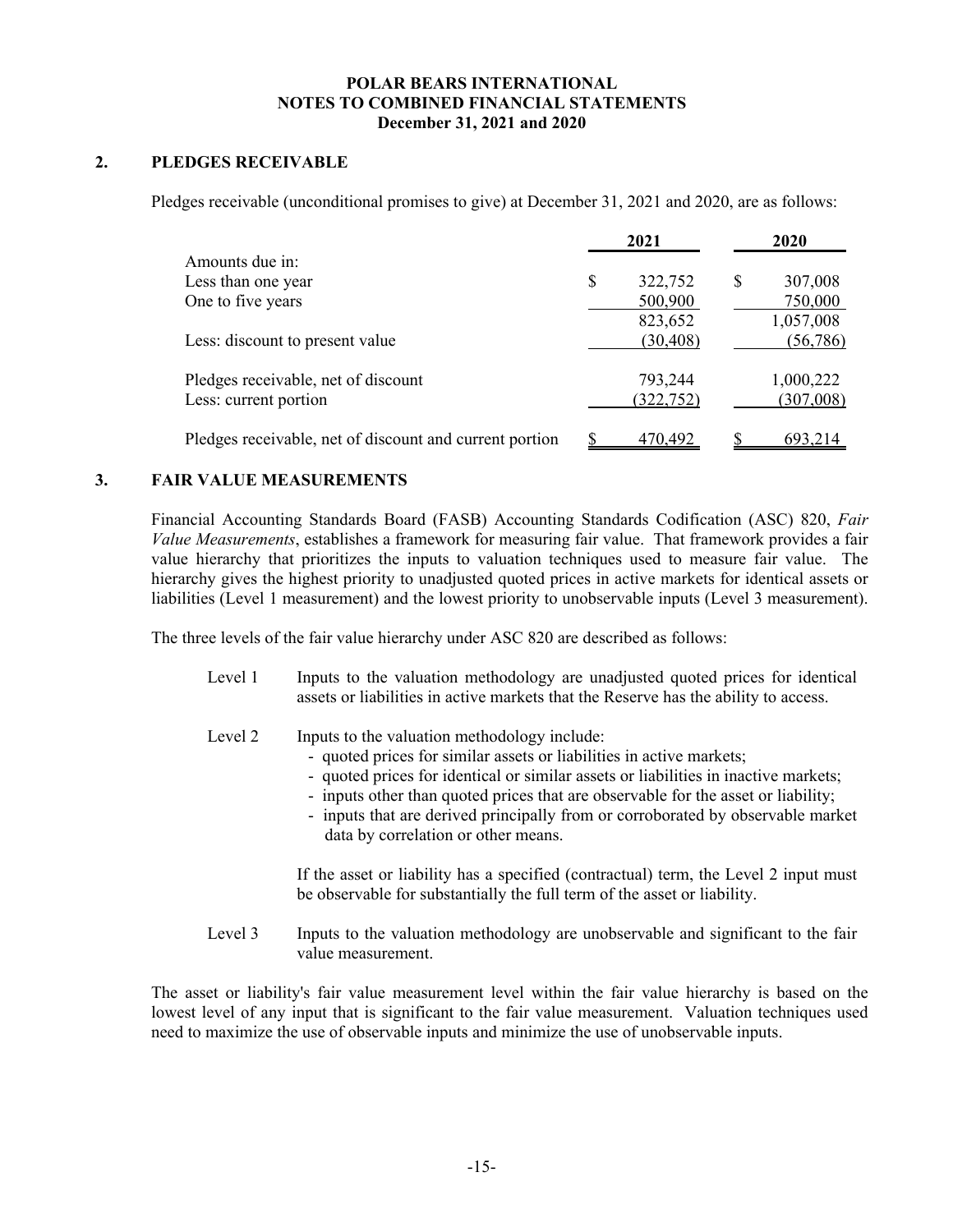## **3. FAIR VALUE MEASUREMENTS (Continued)**

Fair values of assets measured on a recurring basis at December 31, 2021 are as follows:

|                    | <b>Fair Value</b> | evel. | avel ( |  | evel 3 |
|--------------------|-------------------|-------|--------|--|--------|
| Pledges receivable | -                 | -     |        |  | ،∆י    |

Fair values of assets measured on a recurring basis at December 31, 2020 are as follows:

|                    | Fair Value | evel                     | $\alpha v \alpha$ | $\alpha$ and $\gamma$ |
|--------------------|------------|--------------------------|-------------------|-----------------------|
| Pledges receivable | -          | $\overline{\phantom{0}}$ | -                 | nn                    |

Unconditional promises to give (pledges receivable) are reported at net realizable value if at the time the promise is made payment is expected to be received in one year or less. Unconditional promises that are expected to be collected in more than one year are reported at fair value initially and in subsequent periods because the Organization elected the fair value option in accordance with generally accepted accounting principles. Management believes that the use of fair value reduces the cost of measuring unconditional promises to give in periods subsequent to their receipt and provides equal or better information to users of its financial statements than if those promises were measured using present value techniques and historical discount rates. The change in the fair value of the unconditional promises expected to be collected in more than one year is reported as contribution revenue.

The reconciliation of the changes in the pledges receivable measured at fair value on a recurring basis using significant unobservable inputs (Level 3) is as follows:

|                                           | 2021       |   | 2020       |
|-------------------------------------------|------------|---|------------|
| Pledges receivable, beginning of year     | 1,000,222  | S | 289,265    |
| Additional pledges                        | 73,768     |   | 1,262,572  |
| Payments received                         | (307, 124) |   | (494, 829) |
| Change in discount (contribution revenue) | 26,378     |   | (56, 786)  |
| Pledges receivable, end of year           | 793.244    |   | 1,000,222  |

## **4. PROPERTY AND EQUIPMENT**

Property and equipment consists of the following as of December 31, 2021 and 2020:

|                            | 2021         | 2020       |
|----------------------------|--------------|------------|
| Land                       | \$<br>37,769 | 37,483     |
| Furniture and fixtures     | 31,263       | 25,075     |
| Buildings and improvements | 3,507,793    | 3,402,561  |
| Machinery and equipment    | 694,514      | 522,117    |
| Accumulated depreciation   | (680, 458)   | (515, 850) |
|                            | 3,590,881    | 3,471,386  |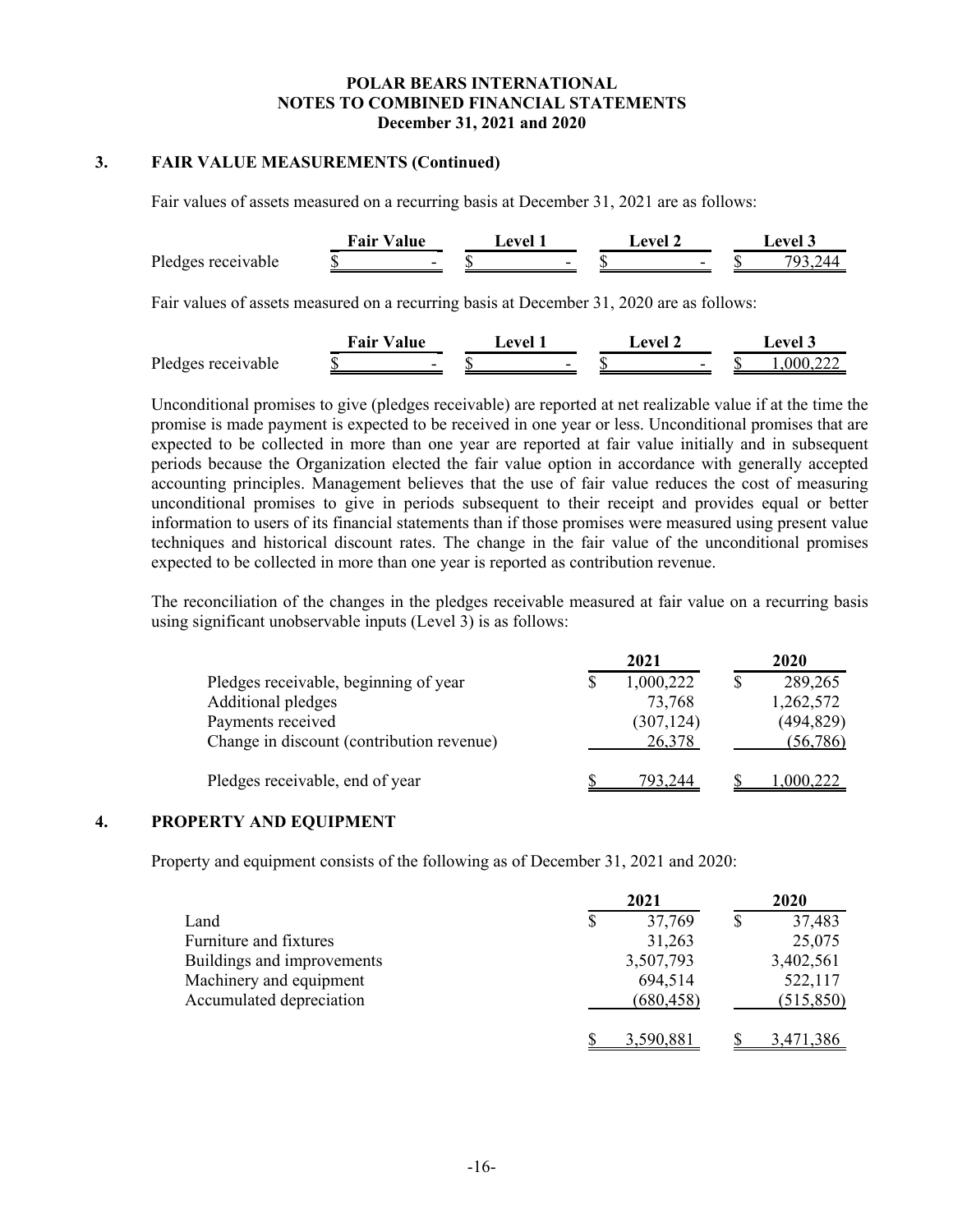## **4. PROPERTY AND EQUIPMENT (Continued)**

Depreciation expense for the years ended December 31, 2021 and 2020 was \$164,432 and \$136,920, respectively.

## **5. INTANGIBLE ASSETS**

Intangible assets consist of the following as of December 31, 2021 and 2020:

|                                            | 2021                  |  |                     |
|--------------------------------------------|-----------------------|--|---------------------|
| Website design<br>Accumulated depreciation | 455,427<br>(133, 150) |  | 167,625<br>(97,356) |
|                                            | 322.27                |  | . 0,269             |

Amortization expense for the years ended December 31, 2021 and 2020 was \$35,393 and \$23,435, respectively.

## **6. LINE OF CREDIT**

The Organization has an account that functions as a line of credit from the Canadian Imperial Bank of Commerce, due on demand, interest rate at prime plus 0.50%, that allows maximum borrowings of \$39,507, Facility A. The line is secured by the Organization's property in Manitoba. The balance for both years ended December 31, 2021 and 2020 was \$0.

## **7. NOTES PAYABLE**

The following is a schedule of notes payable as of December 31, 2021 and 2020:

|                                                               | 2021   |   | 2020   |
|---------------------------------------------------------------|--------|---|--------|
| Note payable, Facility B, to Canadian Imperial Bank of        |        |   |        |
| Commerce in the amount of \$73,613; dated December 18,        |        |   |        |
| 2018; the note is due on demand, but until demand the note    |        |   |        |
| requires monthly payments of \$744, including interest of     |        |   |        |
| 3.962%, through January 1, 2021. The term of the loan is 120  |        |   |        |
| months, of which the fixed rate period is 24 months. At the   |        |   |        |
| end of 24 months, the loan is due or the terms can be         |        |   |        |
| extended and interest rate negotiated. The loan is secured by |        |   |        |
| the Organization's property in Manitoba. The note payable     |        |   |        |
| was extended in January 2021. The new terms of the note       |        |   |        |
| payable require monthly payments of \$697, including interest |        |   |        |
| of 2.438%, through December 1, 2025, with a final payment     |        |   |        |
| of accrued interest and principal on January 1, 2026.         | 61.765 | S | 68,107 |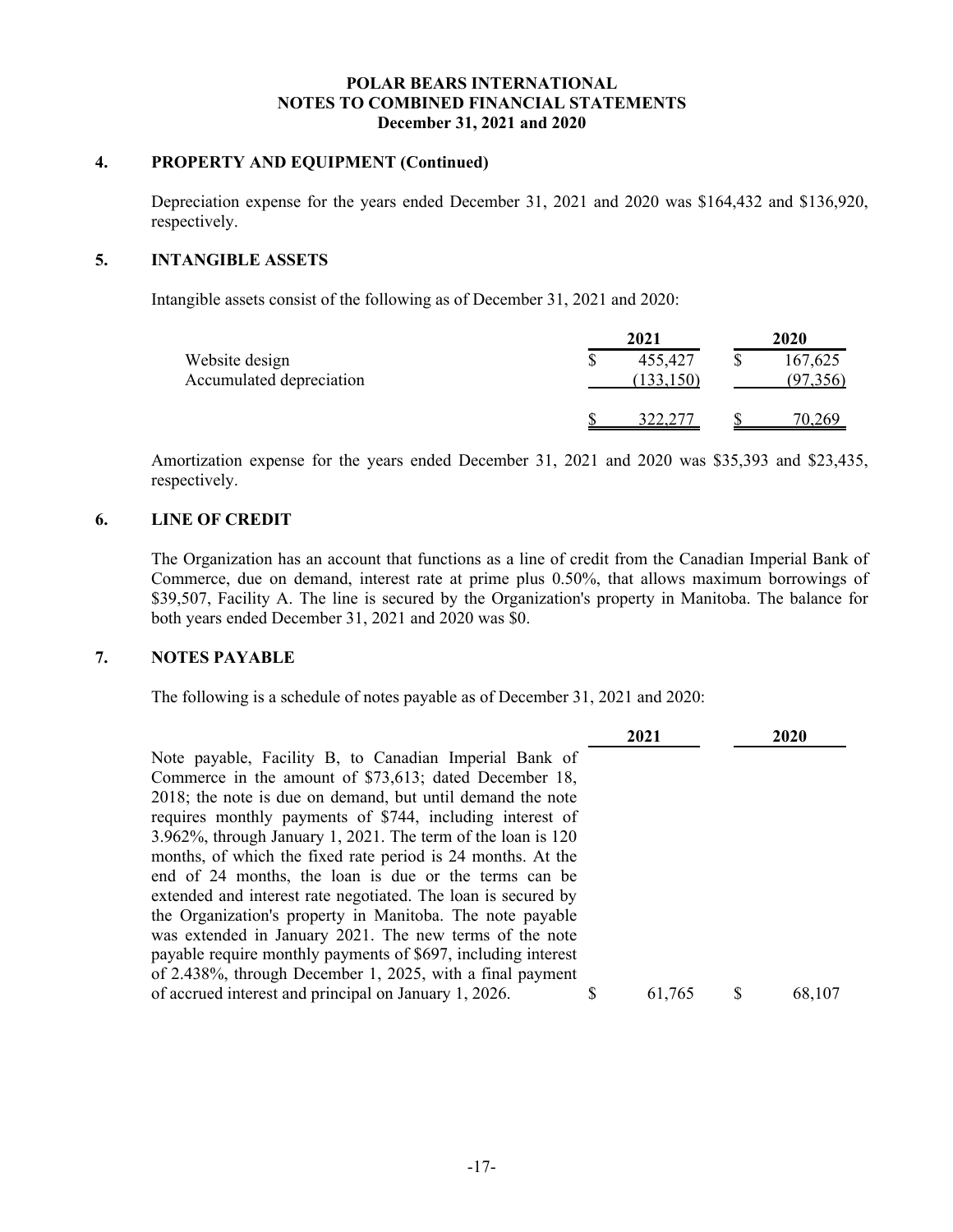## **7. NOTES PAYABLE (Continued)**

|                                                                                                                                                                                                                                                                                                                                                                                                                                                                                                                                                                                                                                                                                                                                                                                 | 2021                 | 2020                 |
|---------------------------------------------------------------------------------------------------------------------------------------------------------------------------------------------------------------------------------------------------------------------------------------------------------------------------------------------------------------------------------------------------------------------------------------------------------------------------------------------------------------------------------------------------------------------------------------------------------------------------------------------------------------------------------------------------------------------------------------------------------------------------------|----------------------|----------------------|
| Note payable, Facility C, to Canadian Imperial Bank of<br>Commerce in the amount of \$73,613; dated December 18,<br>2018; the note is due on demand, but until demand the note<br>requires monthly payments of \$750, including interest of<br>4.127%, through January 1, 2022. The term of the loan is 120<br>months, of which the fixed rate period is 36 months. At the<br>end of 36 months, the loan is due or the terms can be<br>extended and interest rate negotiated. The loan has not yet<br>been renegotiated the interest rate effective January 2022 is<br>variable and is 3.70%, The loan is secured by the<br>Organization's property in Manitoba.                                                                                                                | 61,787               | 68,218               |
| Note payable, Facility D, to Canadian Imperial Bank of<br>Commerce in the amount of \$588,904; dated December 18,<br>2018; the note is due on demand, but until demand the note<br>requires monthly payments of \$6,067, including interest of<br>4.373%, through January 1, 2024. The term of the loan is 120<br>months, of which the fixed rate period is 60 months. At the<br>end of 60 months, the loan is due or the terms can be<br>extended and interest rate negotiated. The loan is secured by<br>the Organization's property in Manitoba.                                                                                                                                                                                                                             | 496,100              | 547,072              |
| Note payable, Canada Emergency Business Account, to<br>Canadian Imperial Bank of Commerce in the amount of<br>\$31,367; dated September 8, 2020; There is no required<br>principal repayment and the loan does not accrue interest<br>through December 31, 2022. The amount of forgiveness<br>available is 25% of the amount the Organization repays by<br>December 31, 2022. On January 12, 2022, the Department of<br>Finance Canada extended the repayment deadline for CEBA<br>loans from December 31, 2022 to December 31, 2023 for all<br>borrowers in good standing. If the loan is not repaid by<br>December 31, 2023, the loan requires monthly interest<br>payments at 5% until the loan is paid off or required maturity<br>date of December 31, 2025 (see Note 17). | 31,606               | 31,367               |
| Less: current portion                                                                                                                                                                                                                                                                                                                                                                                                                                                                                                                                                                                                                                                                                                                                                           | 651,258<br>(126,369) | 714,764<br>(68, 412) |
| Long-term portion                                                                                                                                                                                                                                                                                                                                                                                                                                                                                                                                                                                                                                                                                                                                                               | 524,889<br>\$        | \$<br>646,352        |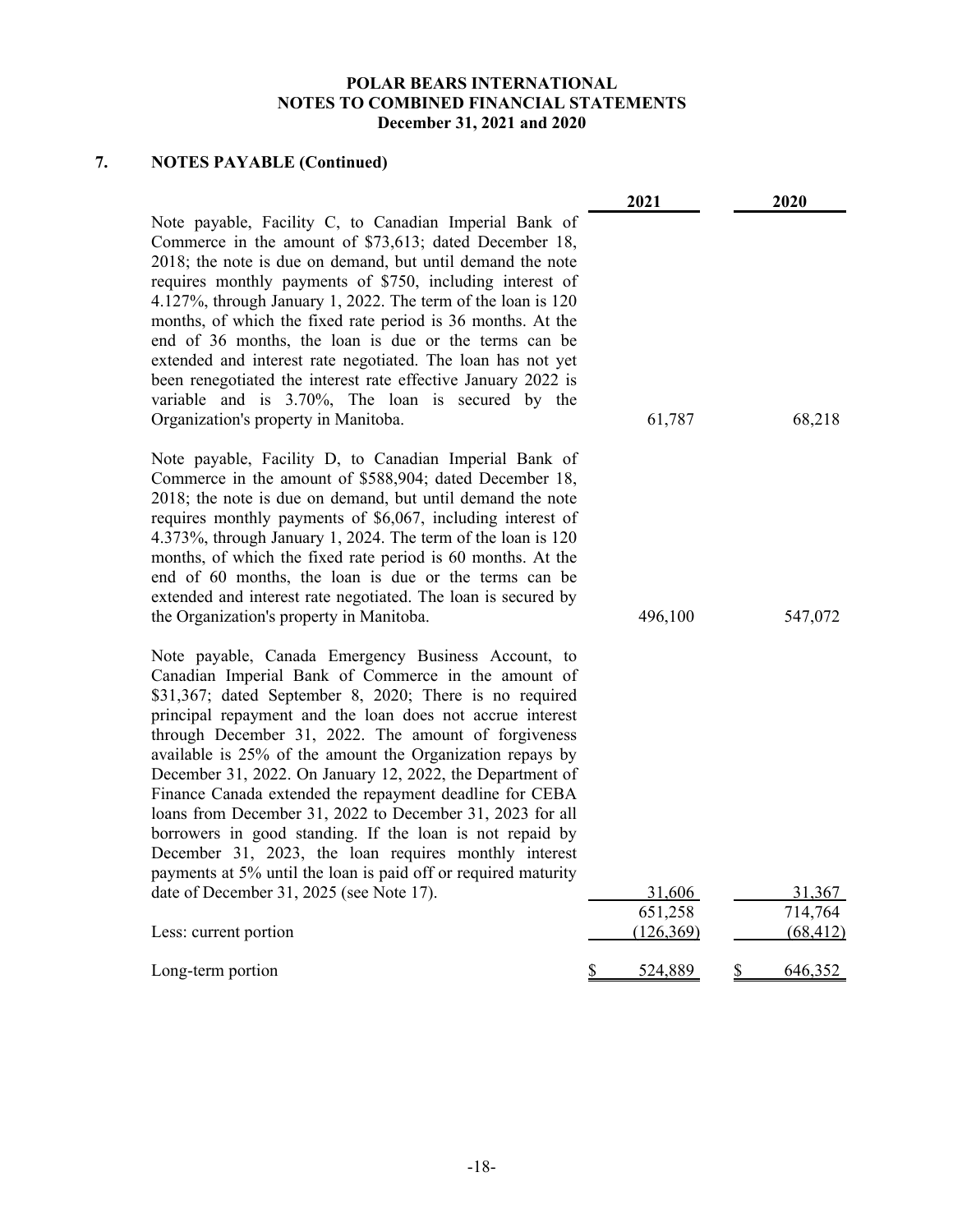## **7. NOTES PAYABLE (Continued)**

Notes payable mature as follows:

| 2022 | \$<br>126,369 |
|------|---------------|
| 2023 | 67,345        |
| 2024 | 385,678       |
| 2025 | 39,137        |
| 2026 | 32,729        |
|      |               |

 $$ 651,258$ 

During 2020, as a result of the COVID-19 coronavirus pandemic the Organization was not required to make note payments on Facilities B, C, and D for the months of May through July 2020. At the end of July 2020 the accrued interest was added to the principal balance of the note payable.

Interest expense during the years ended December 31, 2021 and 2020 was \$29,698 and \$31,298, respectively.

## **8. ACCRUED COMPENSATED ABSENCES**

The Organization's policy for compensated absences allows employees to accrue vacation based on years of service. Earned and unused vacation is paid out on discharge of employment. At December 31, 2021 and 2020, the amount of accrued compensated absences included in accrued payroll liabilities was \$59,747 and \$44,127, respectively.

## **9. IN-KIND SUPPORT**

The following in-kind support was recognized for the year ended December 31, 2021:

|                              |              | <b>General</b> and  |                          |              |
|------------------------------|--------------|---------------------|--------------------------|--------------|
|                              | Program      | Administrative      | Fundraising              | <b>Total</b> |
| Advertising and promotion    | \$<br>40,303 | S<br>$\blacksquare$ | $\overline{\phantom{a}}$ | 40,303       |
| Cost of merchandise          |              |                     | 2,503                    | 2,503        |
| Development                  |              | 650                 |                          | 650          |
| Equipment rental/maintenance | 195,956      |                     | 6,981                    | 202,937      |
| Outside services             | 152,565      | 3,200               |                          | 155,765      |
| Professional fees            |              | 5,212               |                          | 5,212        |
| Travel                       | 241          |                     |                          | 241          |
|                              | 389,065      | 9,062               | 9,484                    | 407,611      |

In addition, for the year ended December 31, 2021, in-kind support in the amount of \$21,335 was capitalized as website development.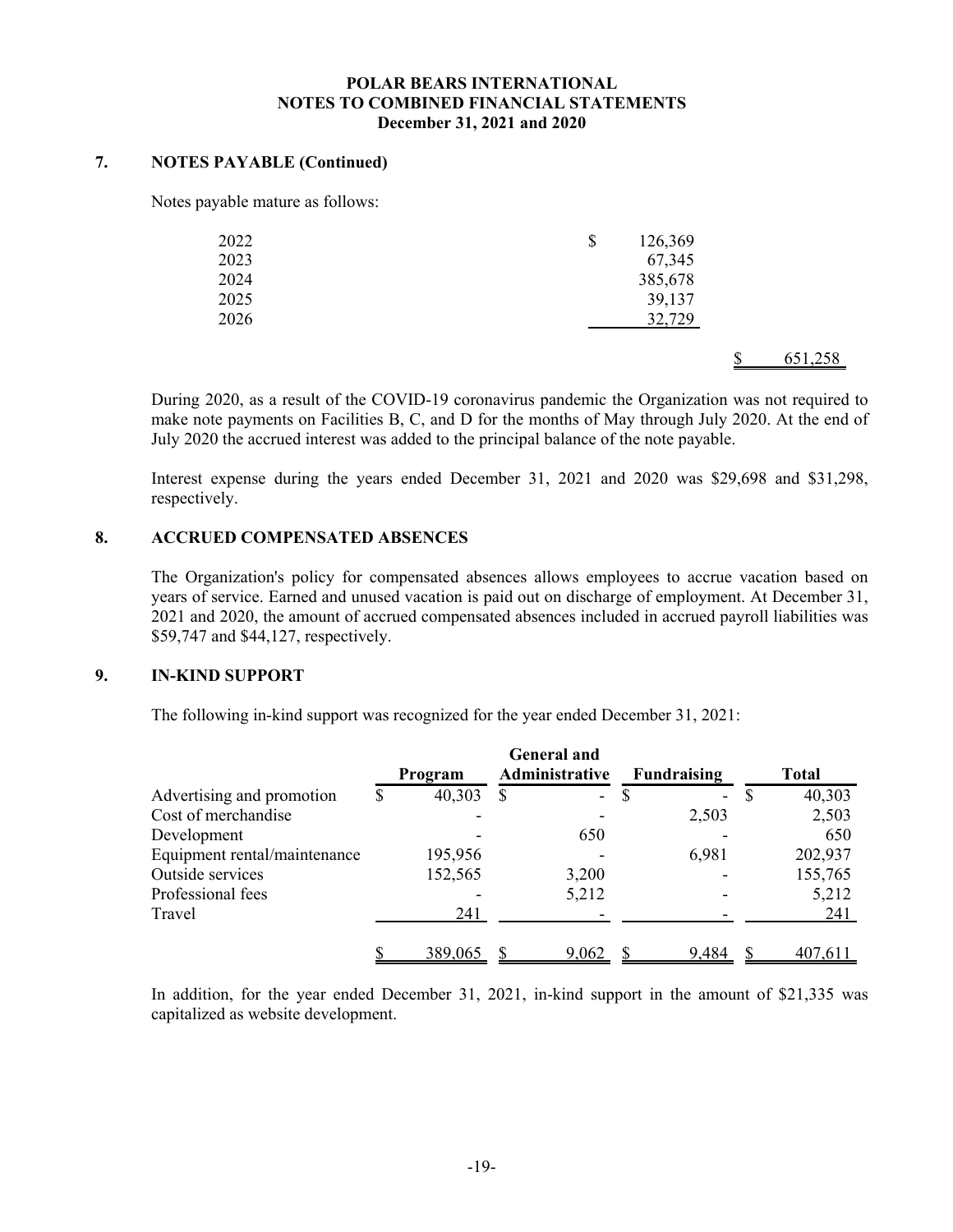## **9. IN-KIND SUPPORT (Continued)**

The following in-kind support was recognized for the year ended December 31, 2020:

|                              | Program      | <b>General</b> and<br>Administrative | <b>Fundraising</b> |   | <b>Total</b> |
|------------------------------|--------------|--------------------------------------|--------------------|---|--------------|
| Advertising and promotion    | \$<br>65,490 | <sup>\$</sup><br>$\blacksquare$      | 9                  | S | 65,499       |
| Cost of merchandise sold     | 25           |                                      | 25                 |   | 50           |
| Development                  |              | 94                                   | 525                |   | 619          |
| Equipment rental/maintenance | 148,304      |                                      |                    |   | 148,304      |
| Outside services             | 47,069       |                                      |                    |   | 47,069       |
| Other operating              | 560          |                                      |                    |   | 560          |
| Professional fees            | 1,716        | 572                                  | 572                |   | 2,860        |
| Small Equipment              |              |                                      |                    |   | 10           |
| Supplies                     |              | 50                                   | 259                |   | 309          |
|                              | 263,169      | 718                                  | 1,393              |   | 265,280      |

## **10. NET ASSETS WITH DONOR RESTRICTIONS**

Net assets with donor restrictions are restricted for the following purposes or periods as of December 31, 2021 and 2020.

|                                                                                         | 2021         |              | 2020    |
|-----------------------------------------------------------------------------------------|--------------|--------------|---------|
| Subject to expenditure for specific purpose:                                            |              |              |         |
| Maternal Den                                                                            | \$<br>41,789 | $\mathbb{S}$ | 9,843   |
| <b>Arctic Documentary Project</b>                                                       | 53,612       |              | 44,595  |
| Barents Sea - WNEF                                                                      | 59,241       |              | 29,496  |
| HB Sea Ice Ecology Project                                                              |              |              | 8,627   |
| <b>Polar Bear Safe Communities</b>                                                      | 135,533      |              |         |
| Synthetic Aperture Radar                                                                | 24,463       |              |         |
| Utah Hogle Zoo - RF Spotter Project                                                     | 6,643        |              | 7,341   |
| Utah Hogle Zoo - Conservation Research                                                  | 10,000       |              | 10,000  |
| Polar Bear International House #2                                                       | 80,880       |              | 112,035 |
| <b>RBC</b> Radar                                                                        | 29,604       |              |         |
| Kansas City Zoo - Isotope Study                                                         |              |              | 3,592   |
| Kansas City Zoo - Adhesive Tag                                                          | 5,421        |              | 11,949  |
| Point Defiance - Adhesive Tag                                                           | 14,203       |              |         |
| San Diego Zoo - Post Doctorate                                                          | 8,008        |              |         |
| Seneca Park Zoo                                                                         | 10,273       |              | 10,273  |
| Point Defiance Zoo 2018-2019                                                            |              |              | 13,724  |
| Yorkshire Wildlife Park coloring book                                                   | 4,981        |              | 16,500  |
| Pledges receivable, the proceeds of which have been<br>restricted for specific purpose: |              |              |         |
| Sea Ice Ecology                                                                         | 10,000       |              | 10,000  |
| Polar Bear International House                                                          |              |              | 13,090  |
| <b>Polar Bear Safe Communities</b>                                                      | 50,000       |              |         |
|                                                                                         | 544,651      |              | 301,065 |
|                                                                                         |              |              |         |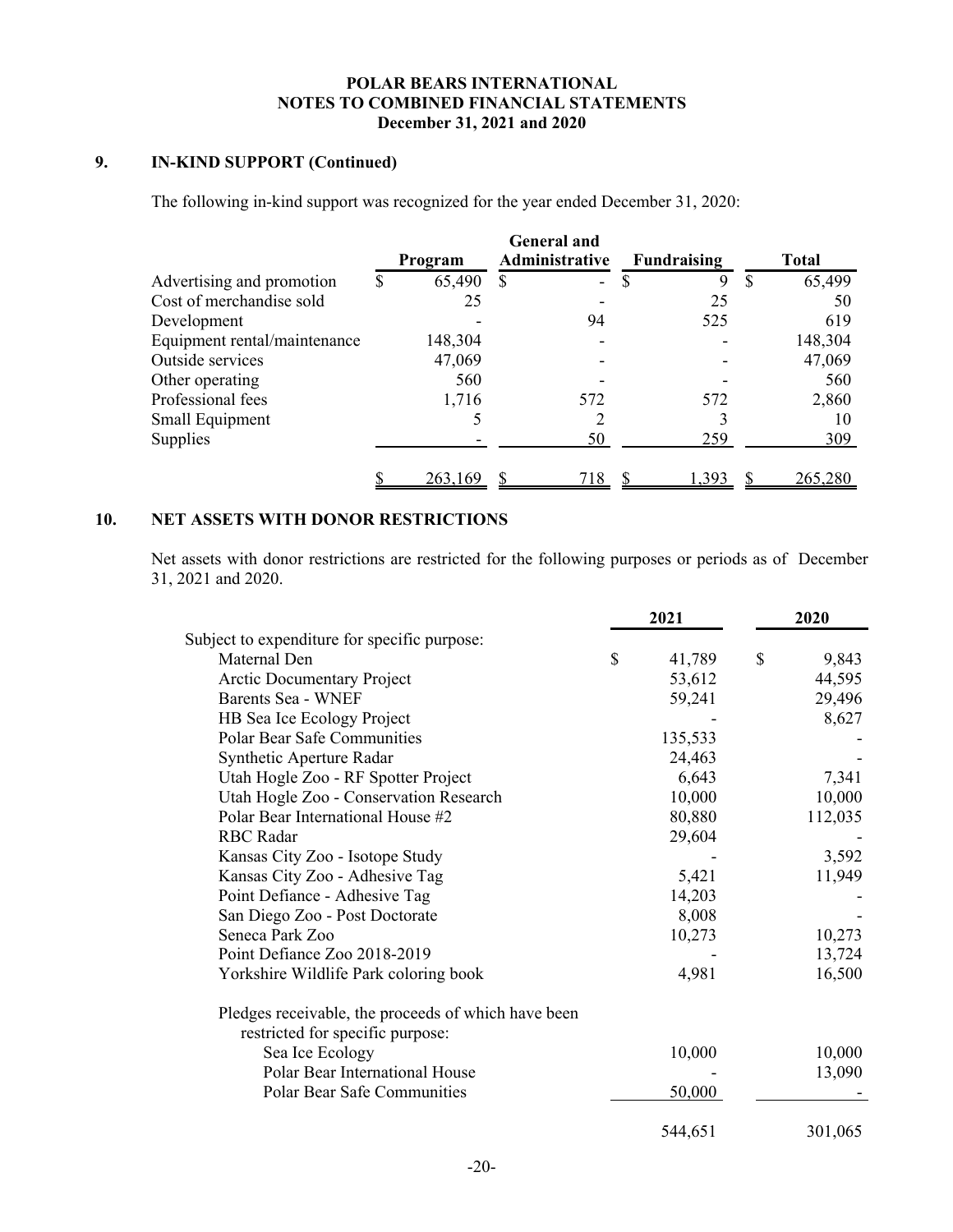## **10. NET ASSETS WITH DONOR RESTRICTIONS (Continued)**

|                                                                                                              | 2021    |  | 2020    |
|--------------------------------------------------------------------------------------------------------------|---------|--|---------|
| Subject to the passage of time:                                                                              |         |  |         |
| Pledges receivable that are not restricted by donors, but<br>which are unavailable for expenditure until due | 733.244 |  | 977.132 |
|                                                                                                              |         |  |         |

## **11. OPERATING LEASE**

The Organization leases office space in Bozeman, Montana through an agreement that requires monthly payments of \$2,435, plus utilities beginning July 1, 2018, with incremental increases on July 1 of each year. During 2020, the Organization leased additional office space in the same location and monthly lease payments, including utilities effective July 1, 2020 were \$5,094. The Organization renewed their office space beginning July 1, 2021 in Bozeman, Montana and now occupies the full space. The lease requires monthly payments of \$6,932, plus utilities, with incremental increases on July 1 of each year, expiring July 2023 with the option to renew for an additional year. Rent expense for the space for the years ended December 31, 2021 and 2020 was \$74,824 and \$51,052, respectively.

Future minimum lease payments are as follows for the year ending December 31:

| 2022 | \$<br>84,852 |         |
|------|--------------|---------|
| 2023 | 88,248       |         |
|      |              | 173,100 |

## **12. RELATED PARTY TRANSACTIONS**

The Organization receives substantial support from its board members and board member affiliated organizations to facilitate its program and mission objectives. The support is received in the form of contributions, both with donor restrictions and without donor restrictions, and sponsorships. Total board member contributions, both with and without donor restrictions, were \$46,747 and \$78,149 for the years ended December 31, 2021 and 2020, respectively. Sponsorships from related parties totaled \$1,379,386 and \$155,101 for the years ended December 31, 2021 and 2020, respectively. For the years ended December 31, 2021 and 2020, contributions from other related parties totaled \$21,170 and \$100,015, respectively. Amounts included in accounts receivable for expense reimbursements from board members and board member affiliated organizations for the years ended December 31, 2021 and 2020, amounted to \$21,969 and \$656, respectively.

During the years ended December 31, 2021 and 2020, the Organization paid professional fees for services to a business of a board member in the amount of \$12,687 and \$16,972, respectively.

During the year ended December 31, 2021, the Organization purchased a vehicle from a dealership owned by a board member in the amount of \$34,652.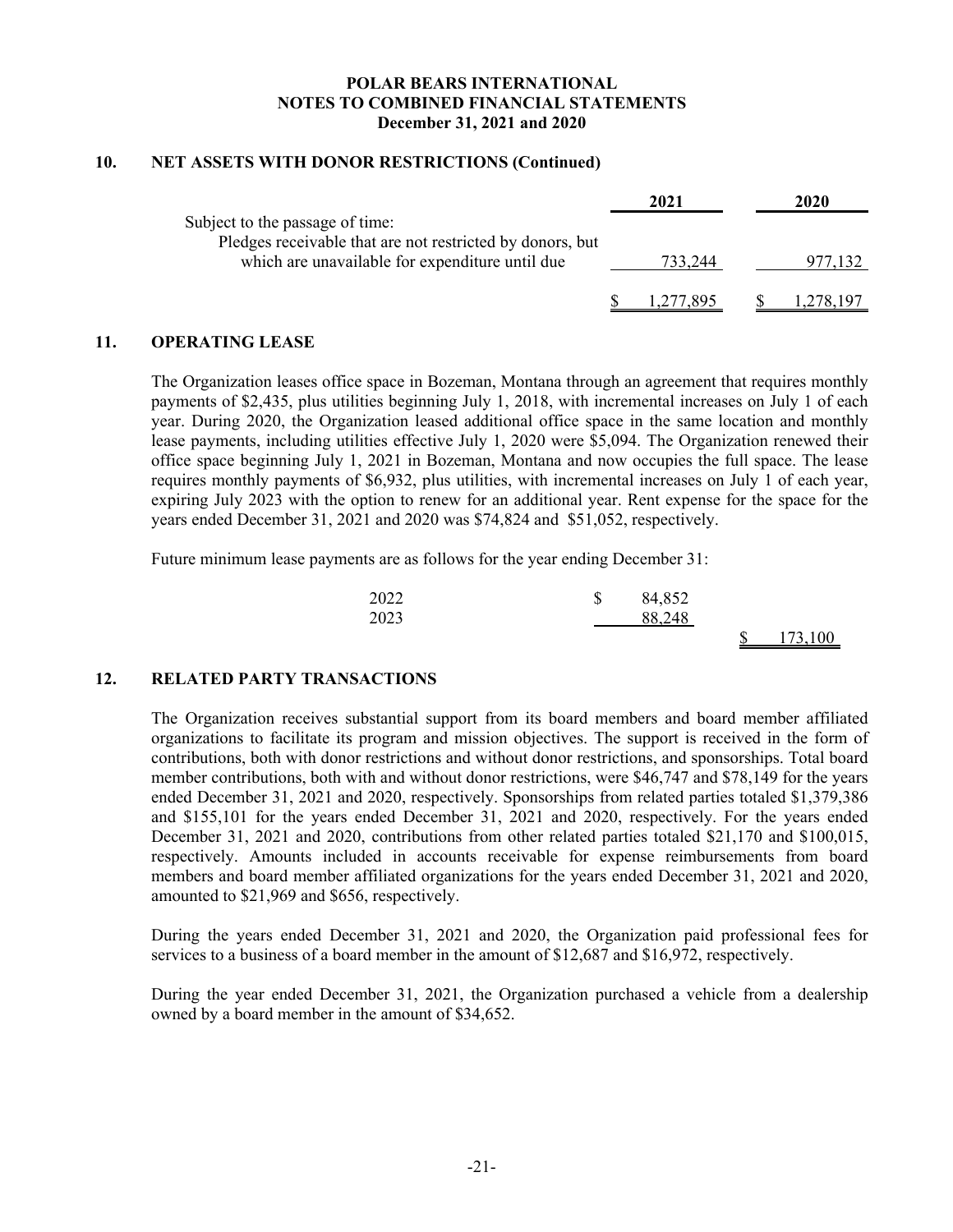## **13. CONCENTRATIONS**

During 2021, the Organization received \$1,379,386 in revenue and support from one donor, which represents approximately 33% of its revenue and support for the year. In addition, 91% of pledges were receivable from one donor at December 31, 2021.

During 2020, the Organization received \$1,250,000 in revenue and support from one donor, not the same donor as 2021 referenced above, which represents approximately 37% of its revenue and support for the year. In addition, 94% of pledges were receivable from one donor at December 31, 2020.

## **14. RETIREMENT PLAN**

The Organization sponsors a SIMPLE IRA plan. The Organization matches participant contributions to the Plan up to 3% of the individual participant's compensation. Total expense for the years ended December 31, 2021 and 2020 was \$28,090 and \$19,151, respectively.

## **15. LIQUIDITY AND AVAILABILITY**

Financial assets available for general expenditure, that is, without donor restrictions limiting their use, within one year of the statement of financial position date, comprise the following:

|                                                             | 2021            |   | 2020      |
|-------------------------------------------------------------|-----------------|---|-----------|
| Financial assets                                            |                 |   |           |
| Cash and cash equivalents                                   | \$<br>2,017,945 | S | 1,487,718 |
| Accounts receivable                                         | 129,663         |   | 46,867    |
| Pledges receivable                                          | 793,244         |   | 1,000,222 |
|                                                             | 2,940,852       |   | 2,534,807 |
| Unavailable for general expenditure in one year             |                 |   |           |
| Pledges receivable - due in more than one year              | 470,492         |   | 693,214   |
| Total financial resources available for general expenditure | 2,470,360       |   | 1,841,593 |

The Organization is substantially supported by restricted contributions. Because a donor's restriction requires resources to be used in a particular manner or in a future period, the Organization must maintain sufficient resources to meet those responsibilities to its donors. Thus, financial assets may not be available for general expenditure within one year.

The Organization anticipates collecting sufficient revenue to cover general expenditures not covered by donor-restricted resources. The Organization regularly monitors liquidity required to meet its operating needs and other contractual commitments, while striving to maximize investment of available funds.

As part of the Organization's liquidity management, it has a policy to structure its financial assets to be available as its general expenditures, liabilities, and other obligations come due.

In the event of an unanticipated liquidity need, the Organization also could draw upon the available line of credit as discussed in Note 6.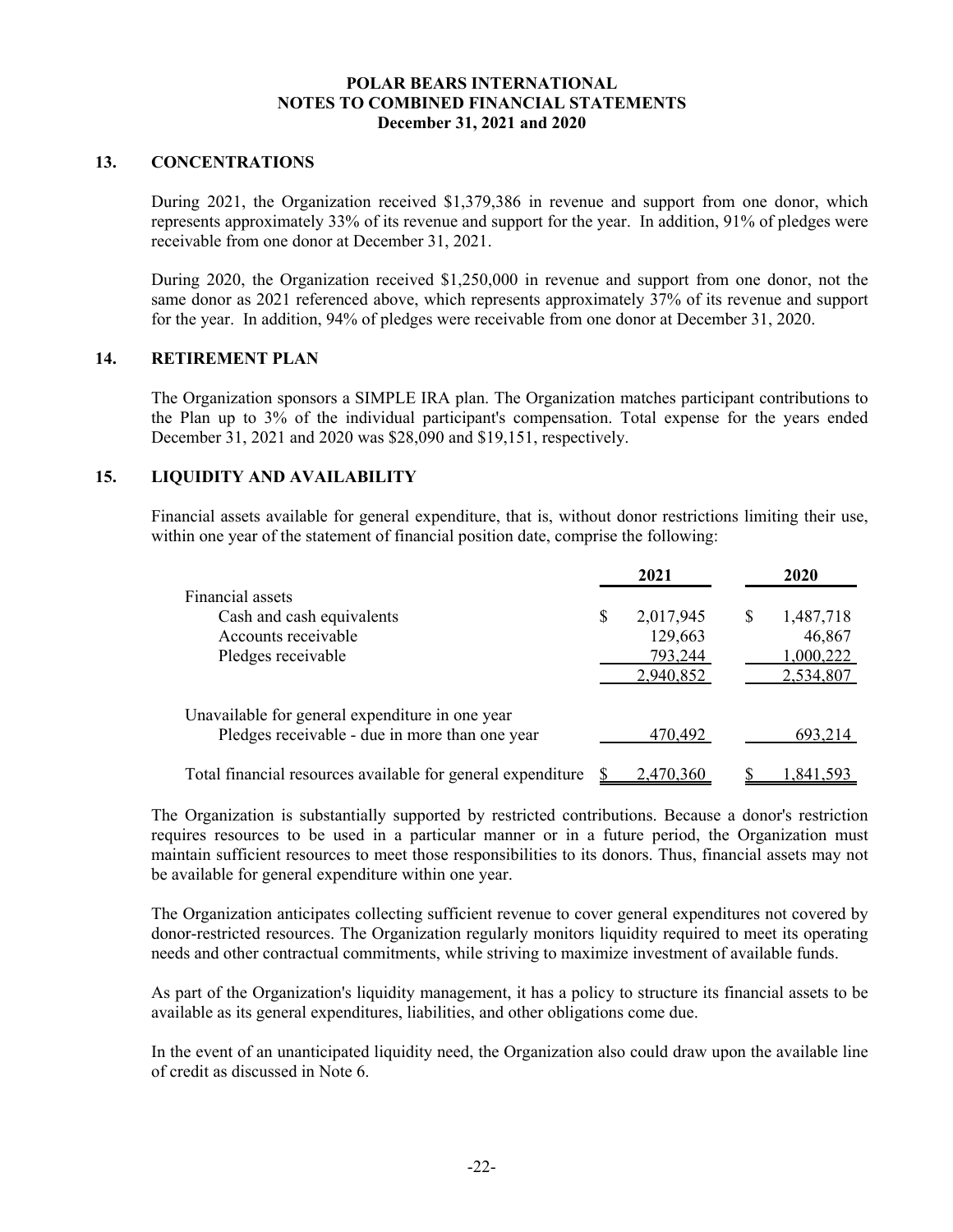## **16. ACCOUNTING FOR UNCERTAINTY IN INCOME TAX**

The Organization has adopted accounting rules that prescribe when to recognize, and how to measure, the financial statement effects of income tax positions taken, or expected to be taken, on its income tax returns. These rules require management to evaluate the likelihood that, upon examination by relevant taxing jurisdictions, those income tax positions would be sustained. Based on that evaluation, the Organization only recognizes the maximum benefit of each income tax position that is more than 50% likely of being sustained. To the extent that all or a portion of the benefits of an income tax position are not recognized, a liability would be recognized for the unrecognized benefits, along with any interest and penalties that would result from disallowance of the position. Should any such penalties and interest be incurred, they would be recognized as operating expenses. Based on its review, management does not believe the Organization has taken any material uncertain tax positions, including any position that would place the Organization's exempt status in jeopardy as of December 31, 2021. The Organization's information returns (Form 990) are open to examination by the IRS, generally, for three years after they were filed or the due date of the return, whichever is later.

## **17. PAYCHECK PROTECTION PROGRAM LOAN AND COVID-19 FUNDING**

In January 2021, the Organization was granted a \$170,737 loan under the Paycheck Protection Program (PPP) administered by a Small Business Administration (SBA) approved partner. The loan was uncollateralized and fully guaranteed by the Federal government. The Organization met the substantial requirements for forgiveness of the loan and was formally approved for full forgiveness in September 2021 and has recorded the funds as grant revenue during 2021.

In April 2020, the Organization was granted a \$170,738 loan under the Paycheck Protection Program (PPP) administered by a Small Business Administration (SBA) approved partner. The loan was uncollateralized and fully guaranteed by the Federal government. The Organization met the substantial requirements for forgiveness of the loan and was formally approved for full forgiveness in December 2020 and has recorded the funds as grant revenue during 2020.

Additionally, during 2020 the Organization received COVID-19 related funding from the government of Canada in the amount of \$31,606, through the Canada Emergency Business Account (CEBA) Loan program at the Canadian Imperial Bank of Commerce. There is no principal repayment required and the loan does not accrue interest through December 31, 2022. The amount of forgiveness available is 25% of the amount the Organization repays by December 31, 2022. If the loan is not repaid by December 31, 2022, the loan requires monthly interest payments at 5% until the loan is paid off or required maturity date of December 31, 2025. On January 12, 2022, the Department of Finance Canada extended the repayment deadline for CEBA loans from December 31, 2022 to December 31, 2023 for all borrowers in good standing. The other terms remained unchanged.

## **18. COMMITMENT**

During 2020, the Organization entered into an agreement with Environment and Climate Change Canada (ECCC), a division of the Minister of the Environment. The agreement is through February 1, 2023 and is for a research project related to polar bears and climate change. The Organization has committed to provide funds to ECCC for eligible expenses up to \$62,734 through December 31, 2022. The amount provided by the Organization through December 31, 2021 and 2020 totaled \$30,887 and \$14,930, respectively.